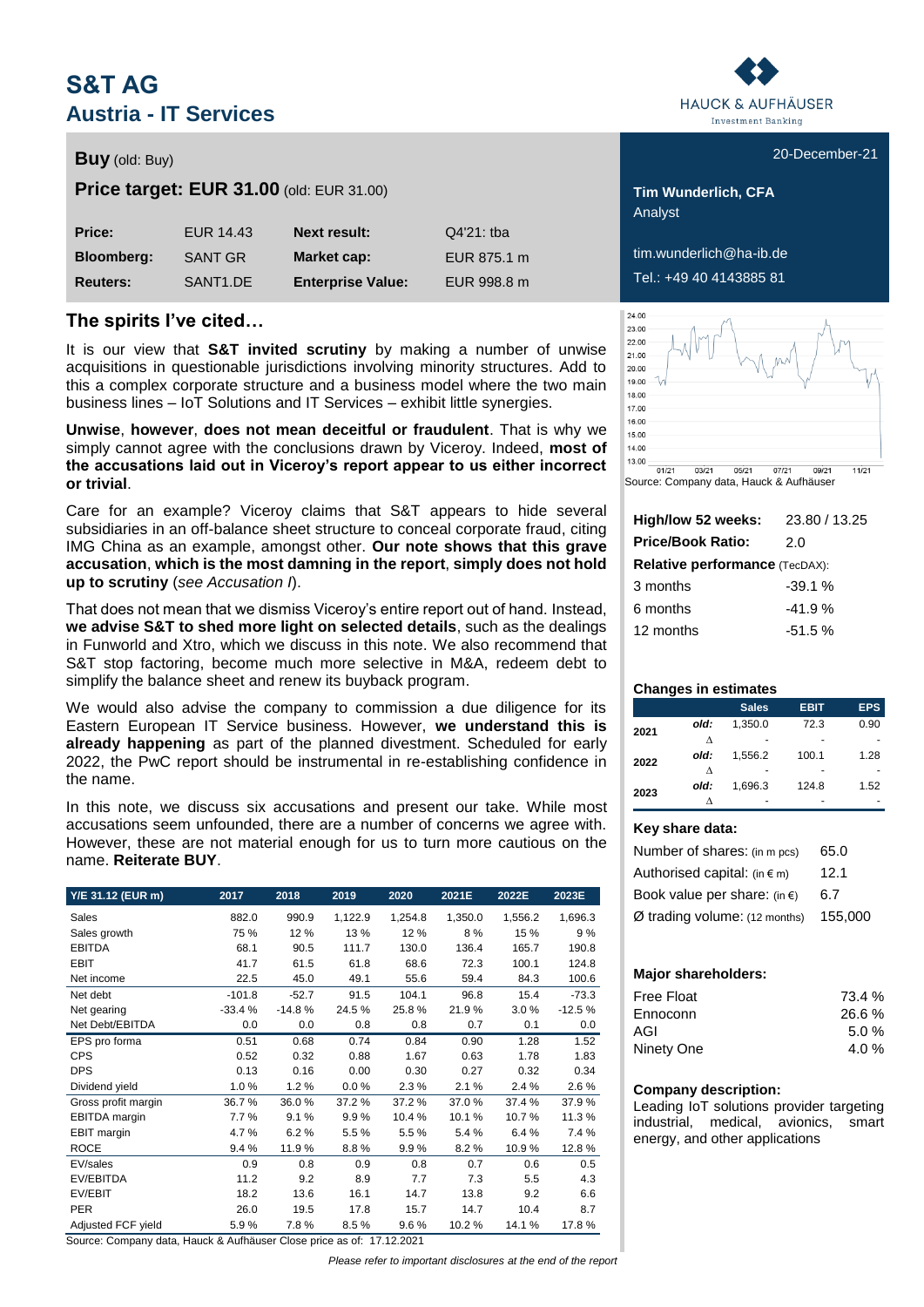**Accusation I**: "S&T appears to hide several subsidiaries in an offbalance sheet structure to conceal corporate fraud" (*see page 1 of Viceroy's report*).

**Our take**: **Viceroy needs to show proof or retract the accusation**.

Viceroy specifically mentions two entities that are supposedly part of an offbalance sheet structure, namely SandT Holding and IMG China. **We strongly doubt this is true**. Let us take a look at the two entities.

## **(1) SandT Holding**

Our last update dealt with this entity, which comprises former S&T subsidiaries active in Moldova, the Ukraine and Russia.

These subsidiaries were bundled in the SandT Holding vehicle **in early 2011 to sell them off to a strategic investor**. The divestment was necessary because the "old" S&T was experiencing a liquidity crunch at the time. It had taken up too much debt to acquire a company called IMG (yes, that IMG). The operating business was largely sound but the gearing too high, and the banks became nervous.

Importantly, **the divestment of SandT Holding happened in early 2011**, when S&T AG was still called S&T System Integration & Technology Distribution AG, and was **led by an entirely different management team**, namely CFO Bergler and CRO Lanik.

It was only a few months later, in September 2011, that Mr Niederhauser as CEO of Quanmax announced his intention to acquire S&T. **There was no relationship between Quanmax and S&T before**. The merger between both companies happened in 2012, and the combined entity assumed the name of S&T AG. Mr Niederhauser became the CEO of the "new" S&T AG.

### **How then could the current management team have possibly set up the SandT Holding entity to** "**hide corporate fraud**"?

S&T today retains a 5% minority stake in SandT Holding and has no control over the entity.

Viceroy thinks otherwise mostly because the former subsidiaries that are part of SandT Holding continue to use S&T's brand and credentials. **What they seem to miss is that as part of the deal in 2011**, **the entity was allowed to keep the S&T brand**.

**We agree that there is one debatable point though**. Despite its 5% minority stake, S&T did not receive any minority income from SandT Holding. This may simply reflect a lack of business success, in our view. After all, **the Russian subsidiary was liquidated already in 2016**, which suggests it was a failure.

Also, SandT Holding was sold for only € 6-7m (eH&A) in 2011, according to our sources. **This suggests that revenues and earnings were rather modest**. It certainly calls into question Viceroy's claim that the subsidiaries should have generated "enormous revenues". NB: **we have spoken to S&T's founder and long-term CEO Thomas Streimelweger about this**.

In our last update, we suggested that the 5% minority stake in SandT Holding does not show up in S&T's balance sheet. **This is incorrect**. It is accounted for at cost (€ 25k) under other financial assets.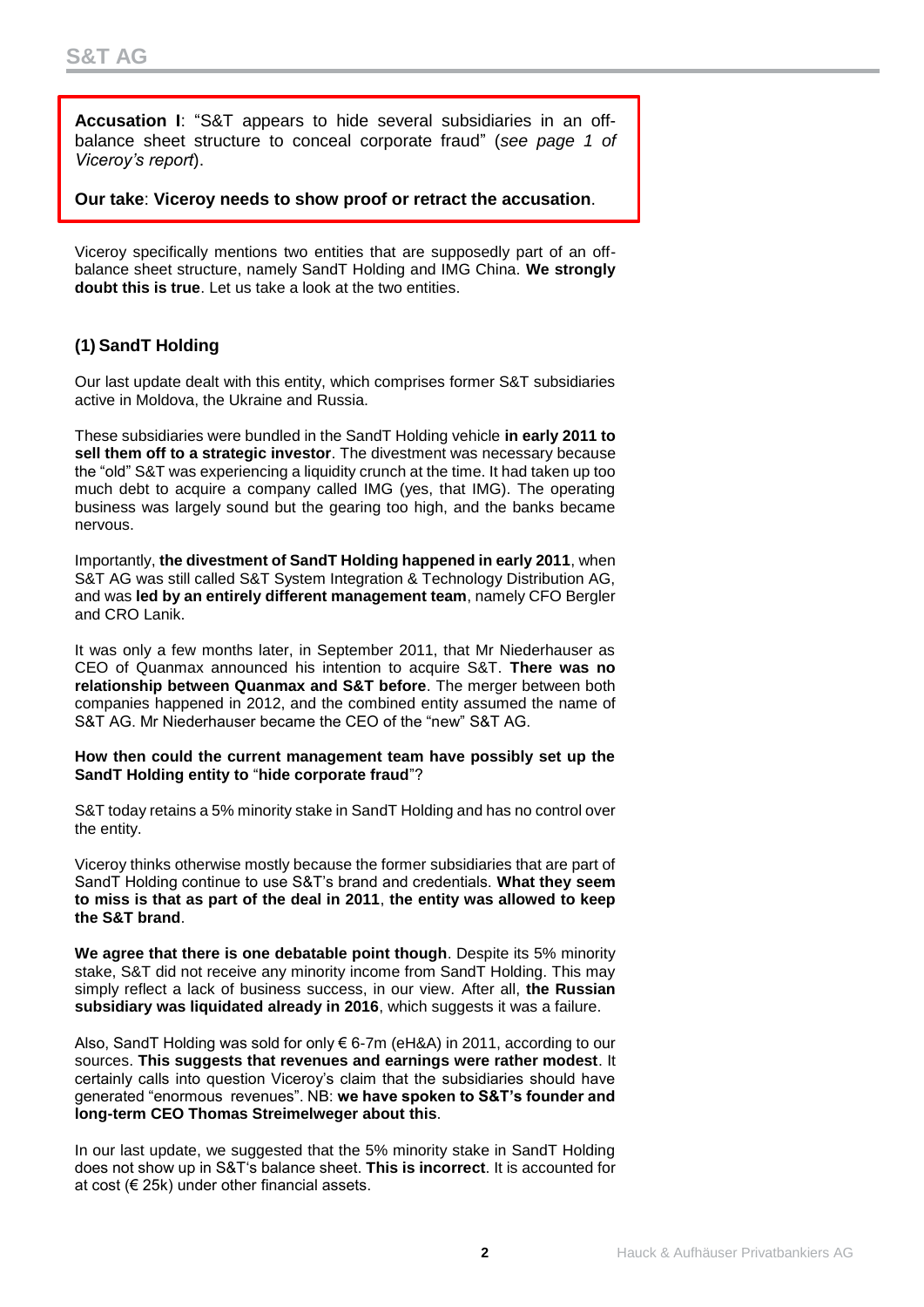## **(2) IMG China**

It is indeed peculiar that IMG in China still claims it is an S&T subsidiary, on both its website and LinkedIn profile, **when clearly it is not**, in our view.

What gives us the confidence to state that IMG is no "hidden subsidiary"? We checked the website. **Nowhere do we find anything about S&T AG**, apart from the "About Us" section, which Viceroy highlights.

We do find a lot about a company called AMOGI Computer Software Services (Shanghai) Co. Ltd., however. See below for just a few examples. NB: the Chinese name is sometimes translated as Amoki, Emoki, Emoji or Imoki. **It is all the same**.

IMG listed on China's New OTC Market

Release time: 2016-12-30 Author: IMG: Xiaohui Browse: 1925

On October 28, 2016, AMOGI Computer Software Services (Shanghai) Co., Ltd. (hereinafter referred to as "IMG China ") was listed on the New Third Board and the bell ringing ceremony was held in Beijing's National SME Share Transfer System.

Congratulations to IMG for obtaining the SAP S4/HANA certificate

Release time: 2017-03-27 Author: IMG: Xiaohui Views: 2090

On January 24, 2017, AMOGI Computer Software Services (Shanghai) Co., Ltd. ("AMOGI China" for short ) obtained the SAP S4/HANA certificate.

Statement from IMG China on Internet rumors

Release time: 2018-06-11 Author: imgchina Browse: 2792

### **Statement from IMG China on Internet rumors**

Recently, someone pretended to be a partner of Imoki Computer Software Services (Shanghai) Co., Ltd. (hereinafter referred to as "Imoki (IMG)" ) on multiple forums to

*Source: imgchina.com.cn*

By using the names interchangeably, the corporate news section and external sources make it clear that **AMOGI and IMG China are the same company**.

Who are the owners of AMOGI / IMG, and who is the CEO? Again, a quick internet search reveals that **Mr Li Hongbo is the CEO as well as one of the owners**.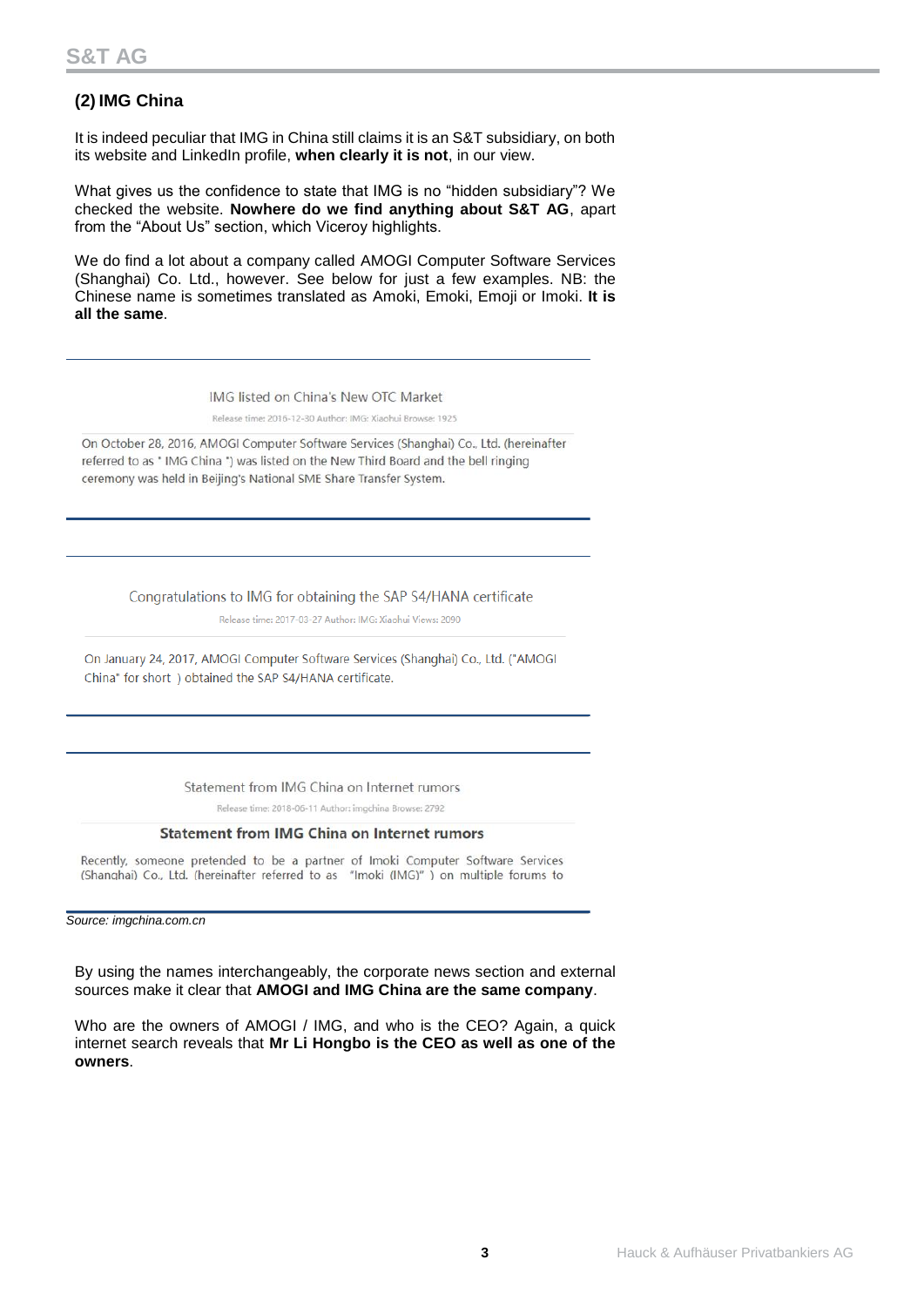| Li Hongbo<br>Chairman of the board | Yin Liang<br>Director and general | Xu Chao<br>director | Yuan Tao<br>director |
|------------------------------------|-----------------------------------|---------------------|----------------------|
|                                    | manager                           |                     |                      |
| Wang Yingze                        | Jia Xinyan                        | Shu Weiming         | Yang Yang            |
| director                           | director                          | director            | Supervisor           |
|                                    |                                   |                     |                      |
| Jin Hui                            | <b>Tang Xiaolin</b>               |                     |                      |
| Supervisor                         | Supervisor                        |                     |                      |
|                                    |                                   |                     |                      |

### *Source: pedaily.cn*

| AMOGI / IMG China: management team                                                                                                                                                                                                                                                                                               |                                          |             |                     |                   |  |
|----------------------------------------------------------------------------------------------------------------------------------------------------------------------------------------------------------------------------------------------------------------------------------------------------------------------------------|------------------------------------------|-------------|---------------------|-------------------|--|
|                                                                                                                                                                                                                                                                                                                                  |                                          | Xu Chao     | Yuan Tao            |                   |  |
| Li Hongbo<br>Chairman of the board                                                                                                                                                                                                                                                                                               | <b>Yin Liang</b><br>Director and general | director    | director            |                   |  |
|                                                                                                                                                                                                                                                                                                                                  | manager                                  |             |                     |                   |  |
| <b>Wang Yingze</b>                                                                                                                                                                                                                                                                                                               | Jia Xinyan                               | Shu Weiming | Yang Yang           |                   |  |
| director                                                                                                                                                                                                                                                                                                                         | director                                 | director    | Supervisor          |                   |  |
|                                                                                                                                                                                                                                                                                                                                  |                                          |             |                     |                   |  |
| Jin Hui                                                                                                                                                                                                                                                                                                                          | <b>Tang Xiaolin</b>                      |             |                     |                   |  |
| Supervisor                                                                                                                                                                                                                                                                                                                       | Supervisor                               |             |                     |                   |  |
|                                                                                                                                                                                                                                                                                                                                  |                                          |             |                     |                   |  |
| Source: pedaily.cn                                                                                                                                                                                                                                                                                                               |                                          |             |                     |                   |  |
|                                                                                                                                                                                                                                                                                                                                  |                                          |             |                     |                   |  |
| AMOGI / IMG China: shareholder structure                                                                                                                                                                                                                                                                                         |                                          |             |                     |                   |  |
| <b>Shareholder information</b>                                                                                                                                                                                                                                                                                                   |                                          |             | Type of shareholder |                   |  |
|                                                                                                                                                                                                                                                                                                                                  |                                          |             |                     | subscribed funds  |  |
| Longse (Shanghai) Investment Partnership (Limited Partnership)                                                                                                                                                                                                                                                                   |                                          |             | company             | 6.192 million RMB |  |
| Li Hongbo                                                                                                                                                                                                                                                                                                                        |                                          |             | Natural person      | 2.684 million RMB |  |
| Yang Yang                                                                                                                                                                                                                                                                                                                        |                                          |             | Natural person      | 678,000 RMB       |  |
| Yin Liang                                                                                                                                                                                                                                                                                                                        |                                          |             | Natural person      | RMB 446,000       |  |
| Source: pedaily.cn<br>The other owners are Mr Yang Yang and Mr Yin Liang, both managers at<br>AMOGI. Major shareholders of Longse Investment Partnership are Yuan Tao,<br>Wang Yingze and Xu Chao, who are also directors of AMOGI. The name S&T<br>is nowhere to be found.<br>Longse Investment Partnership: major shareholders |                                          |             |                     |                   |  |
| Reference information of shareholder capital contribution (data source: third-party data valid time: 2021-07-14)                                                                                                                                                                                                                 |                                          |             |                     |                   |  |
| Type of shareholder                                                                                                                                                                                                                                                                                                              | shareholder                              |             |                     | Funded ratio      |  |
| Natural person shareholder                                                                                                                                                                                                                                                                                                       | Yuan Tao                                 |             |                     | 29.23%            |  |
| Natural person shareholder                                                                                                                                                                                                                                                                                                       | <b>Wang Yingze</b>                       |             |                     | 23.29%            |  |
| Natural person shareholder                                                                                                                                                                                                                                                                                                       | Xu Chao                                  |             |                     | 12.02%            |  |
| Natural person shareholder                                                                                                                                                                                                                                                                                                       | Zeng Lihua                               |             |                     | 10.64%            |  |
| Source: qixin.com                                                                                                                                                                                                                                                                                                                |                                          |             |                     |                   |  |

### *Source: pedaily.cn*

| Type of shareholder        | shareholder | Funded ratio |
|----------------------------|-------------|--------------|
| Natural person shareholder | Yuan Tao    | 29.23%       |
| Natural person shareholder | Wang Yingze | 23.29%       |
| Natural person shareholder | Xu Chao     | 12.02%       |
| Natural person shareholder | Zeng Lihua  | 10.64%       |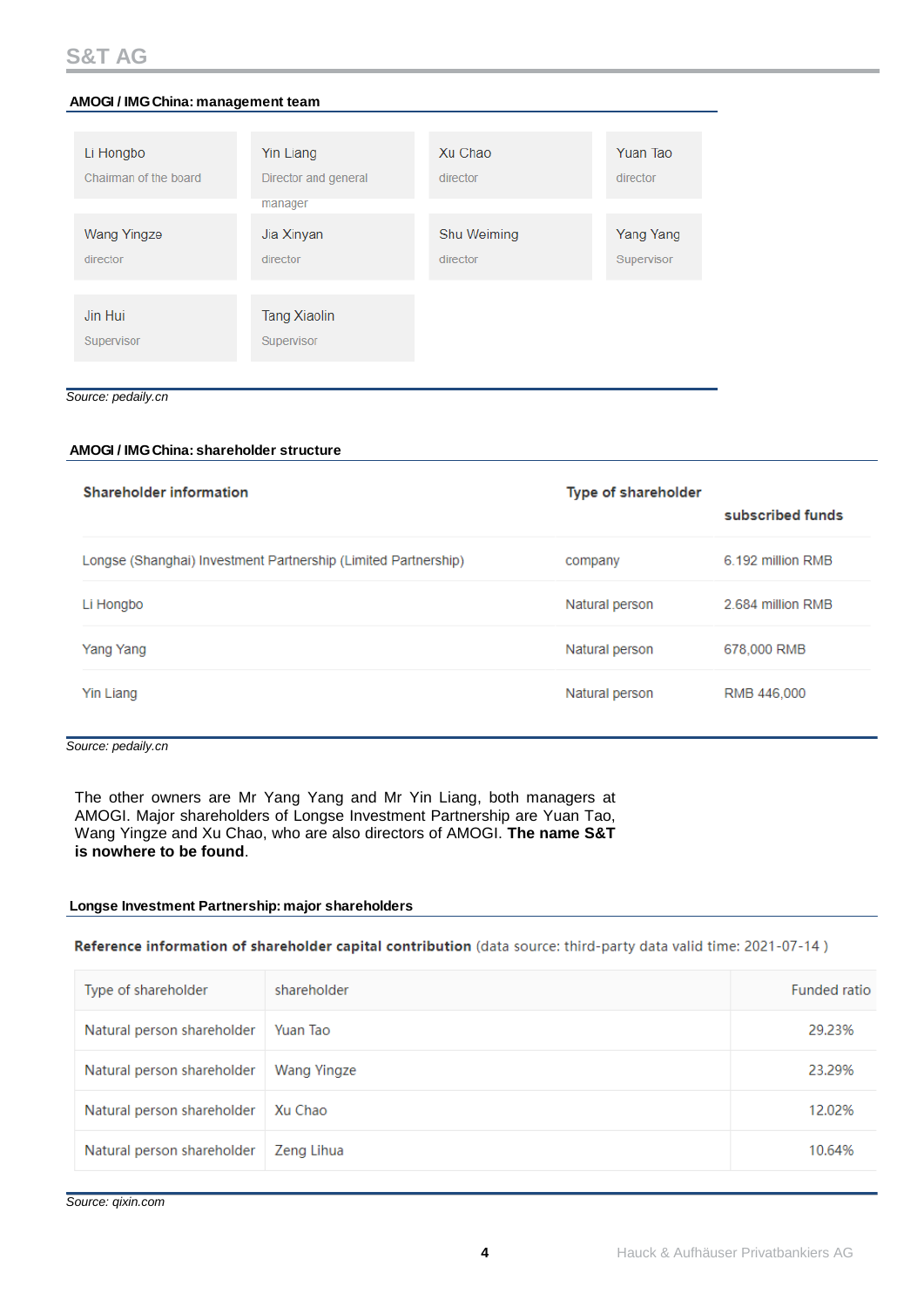Let us now take another look at the website of AMOGI / IMG China. **There is a copyright at the bottom of the page**, which says "Silk Cloud Business Jiangsu Technology Co. Ltd."

Copyright © 帛丝云商江苏科技有限公司 版权所有 苏ICP备15040080号-7)

Copyright © Silk Cloud Business Jiangsu Technology Co., Ltd.

*Source: imgchina.com.cn / Google translate*

An internet search for Jiangsu leads us to the homepage of a Chinese company called BOS Cloud (*[www.bosyun.com](http://www.bosyun.com/)*). There again, at the bottom of the website is the copyright of Silk Cloud Jiangsu.

Evidently, there is a close relationship between BOS Cloud, AMOGI (IMG China) and Silk Cloud Jiangsu. Indeed, BOS Cloud states it is a "Silk Cloud Business". So, just to make sure: who owns Silk Cloud Jiangsu? See for yourself:

### **Silk Cloud Business Jiangsu Technology Co. Ltd.: shareholder structure**

Reference information for shareholder capital contribution (data source: industrial and commercial annual report valid time: 2021-05-19)

| Type of shareholder | shareholder                                 | Funded ratio | Subscribed capital |
|---------------------|---------------------------------------------|--------------|--------------------|
|                     | Yang Yang                                   | 42.48%       | RMB 5 million      |
|                     | Xu Chao                                     | 33.98%       | RMB 4 million      |
|                     | Beijing Chengxin Weiye Investment Co., Ltd. | 10.03%       | RMB 1.18 million   |
|                     | Shanghai Anjunda Investment Co., Ltd.       | 8.50%        | RMB 1 million      |
|                     | Chongqing Qicai Office Supplies Co., Ltd.   | 5.01%        | RMB 590,000        |

*Source: qixin.com*

Again, **no mention of S&T**. Mr Yang Yang is likely the same person as the supervisor for AMOGI / IMG China, shown one page earlier.

Coming back to CEO Li Hongbo. His LinkedIn profile shows him as the CEO of IMG (i.e. AMOGI) and as Chief Architect of BOS Cloud. **There again is the relationship between the two companies**. BOS Cloud and AMOGI (IMG) also seem to largely have the same customer base, as revealed by their respective websites.

Who is Mr Li Hongbo? He seems to be **a well-respected manager in the SAP ecosystem**. His LinkedIn profile shows him at the 2019 SAP Global Partner event in Orlando, Florida, where he won the SAP Pinnacle Award. A closer look at the picture reveals a name we have heard before: Jiangsu.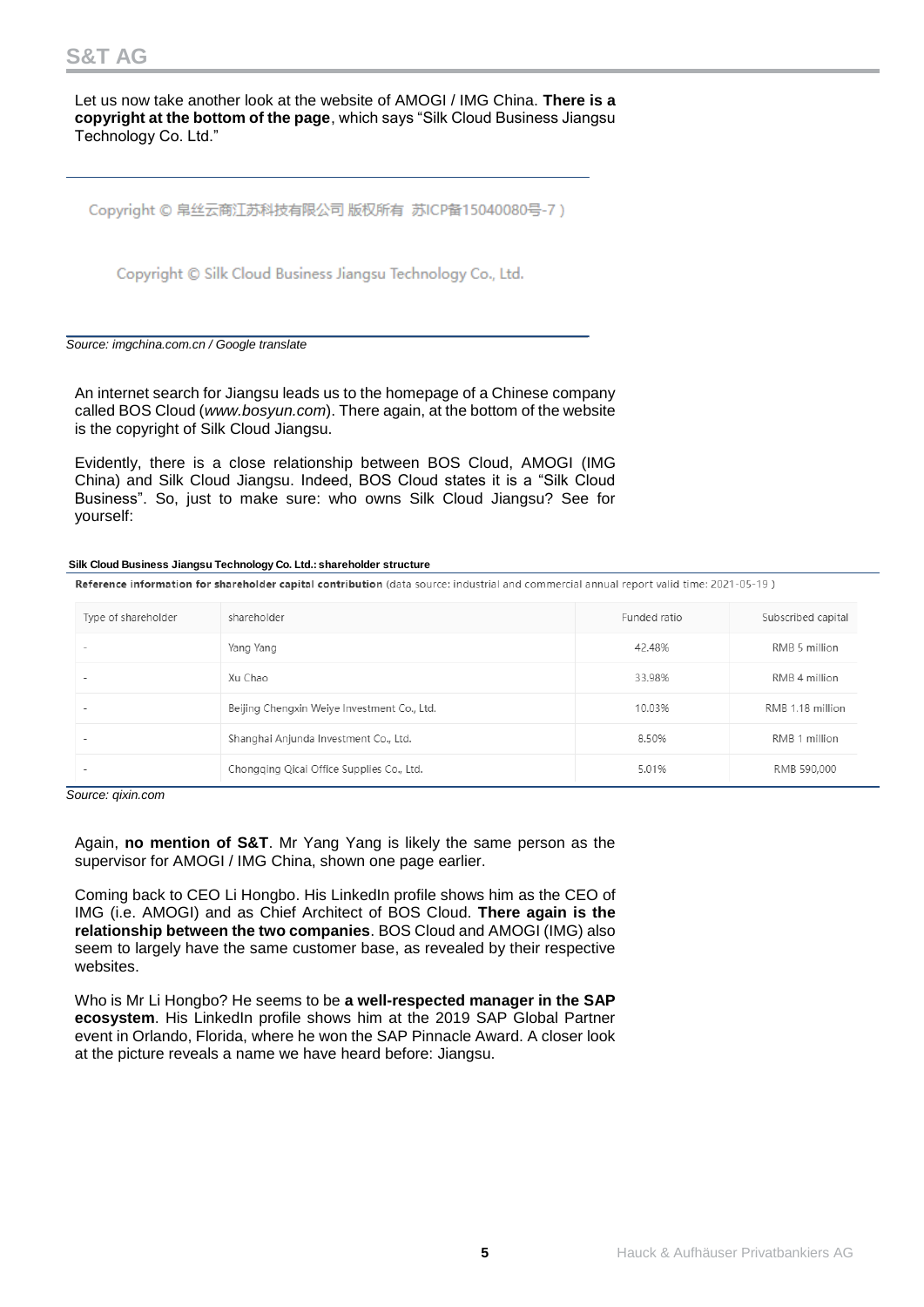### **Mr Li Hongbo: LinkedIn profile and at the SAP Global Partner Event 2019**

| Experience |                                                        |  | <b>SAP®PartnerEdge</b>                                                                                                                     |                                                                                                                                               |                                                                                                                                                            |  |
|------------|--------------------------------------------------------|--|--------------------------------------------------------------------------------------------------------------------------------------------|-----------------------------------------------------------------------------------------------------------------------------------------------|------------------------------------------------------------------------------------------------------------------------------------------------------------|--|
|            | <b>Chief Architect</b>                                 |  |                                                                                                                                            |                                                                                                                                               |                                                                                                                                                            |  |
|            | <b>BOS Cloud</b><br>Feb 2019 - Present · 2 yrs 11 mos  |  | <b>Accenture</b><br><b>SAP S/4HANA Partner</b><br>of the Year<br>Finalists EM   Delatte<br>Accenture                                       | <b>Deloitte</b><br>Digital Partner of the Year<br>Finance: Accordure   Informa<br>Deloitte   PwC (In)<br><b>SAP SuccessFactors</b>            | Ingentis<br><b>SAP SuccessFactors</b><br>Partner of the Year - ISV<br>Finaled Sociales Solutions<br>itelligence<br><b>SAP Global Platinum</b>              |  |
|            |                                                        |  | SAP Ariba Partner of the<br>Year - Large Enterprise<br><b>Kingdoby Star Colorbir</b>                                                       | Partner of the Year -<br><b>Large Enterprise</b><br><b>Deloitte Digital</b>                                                                   | Reseller of the Year.<br>Finalistic United VARs   IBM                                                                                                      |  |
|            | The Information Management Group (IMG)                 |  | <b>Barclays</b><br>SAP Ariba Partner<br>of the Year - ISV<br>Finalst Dun & Brachtmet<br>Corporation                                        | <b>Customer Experience</b><br>Partner of the Year -<br><b>Large Enterprise</b><br>Fruints Accenture Interactive                               | Lenovo<br>SAP Global Partner of the<br>Year - Infrastructure<br>Finalists: Virtustriam   Dell EMC<br><b>MSG</b>                                            |  |
|            | 16 yrs 3 mos                                           |  | <b>B4B Solutions</b><br><b>Customer Experience</b><br>Partner of the Year<br>- Small and Midsize<br><b>Companies</b>                       | <b>Doosan Heavy</b><br><b>Industries and</b><br>Construction<br><b>ISV Partner of the Year</b>                                                | <b>Industry Innovation Award</b><br>Finalshi: Accordure Libritannes<br><b>OpenText</b><br><b>SAP Solution Extension</b>                                    |  |
|            | CEO                                                    |  | Financial Novembra 2 Bietersoft<br><b>Binal Corporation</b><br><b>ISV Partner of the Year -</b><br><b>Market Expansion</b><br>Finalet Emen | <b>FPI-USE</b><br><b>SAP SuccessFactors</b><br>Partner of the Year<br>- Small and Midsize<br><b>Companies</b><br>Finalish: Indiannes J Seidor | Partner of the Year<br>Finalish: DocuSign 1 Visiter<br><b>PASAPAS</b><br><b>SAP S/4HANA Movement</b><br>Partner of the Year<br>Finalish, deligence   Honor |  |
|            | Apr 2008 - Present · 13 yrs 9 mos                      |  | <b>BosCloud Jiangsu</b><br><b>Science and</b><br>fechnology                                                                                | EY<br>ISV Partner of the Year -<br><b>Technology Innovation</b>                                                                               | PuC.<br><b>Public Cloud for</b>                                                                                                                            |  |
|            | - Managing company                                     |  | <b>New General Business</b><br>Cloud Partner of the Year<br>Finalists: Gauschill   Apith/Works                                             | Finalist Volcet Dend<br>EY<br><b>Strategic Growth Partner</b>                                                                                 | SAP S/4HANA Partner<br>of the Year<br>Finalists: Dekame   ET                                                                                               |  |
|            | - Developing new business<br>- Innovation Strategy     |  | <b>Delaware</b><br><b>General Business Cloud</b><br><b>Partner of the Year</b><br>Finalists: Soulor   Antigence<br><b>Delaware</b>         | of the Year<br>Finalsts: PaC   TCS<br><b>ExceleratedS2P</b><br><b>SAP Ariba Partner</b><br>of the Year - Small and                            | seidor<br>SAP ERP Partner of the<br>Year - Small and Midsize<br>Companies<br>Finalistic VAR One I Unancom                                                  |  |
|            |                                                        |  | ISV Partner of the Year -<br>SAP S/4HANA Cloud<br>Dell                                                                                     | <b>Midsize Companies</b><br><b>Fridads Premium   Vivo</b><br>Contailling                                                                      | <b>Sodales Solutions</b><br>SAP App Center<br>Partner of the Year<br>Finanz Michiel                                                                        |  |
|            | VP                                                     |  | ISV Partner of the Year -<br><b>Building Products around</b><br>the Intelligent Enterprise<br>Fruitit VITRONIC                             | <b>IRM</b><br><b>Integrated Delivery</b><br>Partner of the Year<br>Teambi Accenture LEY                                                       | <b>Thomson Reuters</b><br><b>SAP Global Partner</b><br>of the Year - Integration<br>Finalish: Dun & Bradsboot / Exc.                                       |  |
|            | Oct 2005 - Mar 2008 $\cdot$ 2 yrs 6 mos                |  | <b>Deloitte</b><br><b>Purpose Driven Partner</b><br>Application of the Year                                                                | Informática El Corte<br><b>SAP S/4HANA Cloud</b><br><b>Multiterunt Partner</b>                                                                |                                                                                                                                                            |  |
|            | <b>Business Development</b><br>SAP business management |  | Finishi Publishing Pic. Ltd.                                                                                                               | of the Year - Small and<br><b>Midsize Companies</b><br>Financial ABANE   Delivere                                                             |                                                                                                                                                            |  |
|            |                                                        |  |                                                                                                                                            |                                                                                                                                               |                                                                                                                                                            |  |

*Source: LinkedIn*

**His LinkedIn profile refers to the name S&T AG only once**, stating that "after IMG incorporated into S&T Group in 2007, Mr. Li became IMG's CEO…"

Why would his LinkedIn page say that, and why could it be that IMG China still has a reference to S&T on its website?

Because at one point, **IMG China was indeed a subsidiary of S&T**. Led by Mr Streimelweger, S&T acquired IMG in 2007.

However, when the "old" S&T ran into financial difficulties in 2011, IMG's regional subsidiaries were either closed down (e.g. Germany) or divested.

The claim on IMG's website and LinkedIn page are **hence simply outdated** – that is all, in our view. **We did not find any indication that S&T today is in any way still connected to AMOGI / IMG or Jiangsu**.

As a result, Viceroy's allegation that S&T operates an off-balance entity structure seems unfounded. **If Viceroy think they have proof for this grave allegation**, **the right thing to do would be to disclose immediately or else retract the accusation**.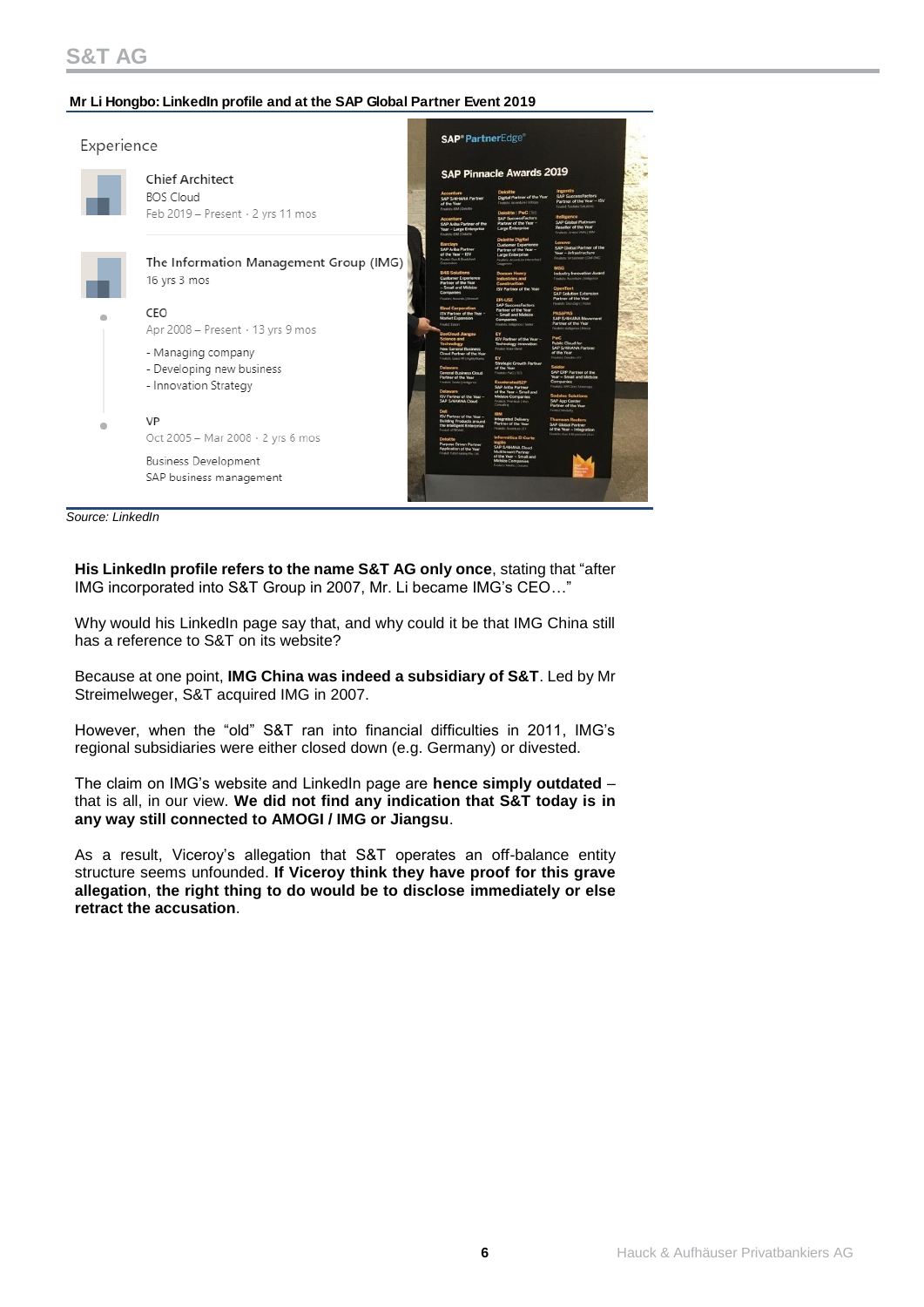**Accusation II**: "Most tech acquisitions are made at 0.5x revenues, and complements S&T's market trading at 1x revenue, generating false "value". "(*see page 1 of Viceroy's report*). Related: "The traditional method of growth-through-acquisition is simple: acquire businesses valued at lower multiples so that a consolidation "revalues" them upward" (*see page 8*)

**Our take**: **Disregard**. **Argument is not plausible**.

**No investor or analyst we speak to uses EV / sales to value S&T**. They typically look at EBITDA and net income.

Acquiring a company like Kapsch with € 121m revenues but **negative** EBITDA for zero cash outlay hence does **not** create any value per se. **It was the successful turnaround** – that Viceroy does not mention at all – **that created value for shareholders**.

To underpin the point, let us look at the day of the M&A announcement with Kapsch. It was May 23, 2019. What happened to S&T's share price? **It declined by 4**.**9%**, **erasing some € 65m of value**. **This is a clear indication that the market does not look at EV / sales for S&T or its M&A transactions**. Still, Viceroy claims there was an immediate € 150m of "faux value creation" (*see page 8 of their report*). They rely exclusively on EV and sales to make the point.

NB: Viceroy make two mistakes in this calculation. First, they disregard the acquired € 11m net financial debt and hence underestimates the EV. Second, they claim Kapsch had € 150m of revenues when in fact it had € 121m. *Compare S&T's 2019 annual report page 76*.

Now, **let**'**s look at the true value creation from Kapsch**. It is quite simple. Already in the first few months of consolidation in 2019, Kapsch contributed net income of € 11.3m to the group (*compare 2019 annual report*, *page 76*). Admittedly, this was boosted by positive one-offs. Even so, **it points to substantial value creation** considering Kapsch's EV of only € 11m. Even more importantly, renamed Kontron Transportation, **Kapsch is one of S&T's best performing units this year**.

**Another example is CITYCOMP**, a German IT Service company. In July 2020, S&T paid € 6m for a 55% stake. It has a call option for the remaining 45% for 6x EBITDA. Given the strong performance, we expect S&T to exercise the call option shortly.

**We expect the company to achieve € 40m sales at € 4m EBITDA this year** (eH&A), which would imply approx. 20% yoy top-line growth. What is the cash flow return on the transaction? It is 13%, which is ahead of the typical 10% pretax hurdle rate, **indicating value creation**.

**How do we arrive at this**? We take EBITDA less maintenance capex as an approximation of free cash flow and divide it by the EV. EBITDA is  $\epsilon$  4m. Maintenance capex should be negligible considering that CITYCOMP is an IT Service company. The EV is  $\epsilon$  30m, comprising  $\epsilon$  6m for the 55% stake and € 24m for the 45% call option. **€ 4m divided by € 30m is 13%**.

**It is another typical example of how S&T creates value for shareholders through M&A**. This brings us to Viceroy's next argument.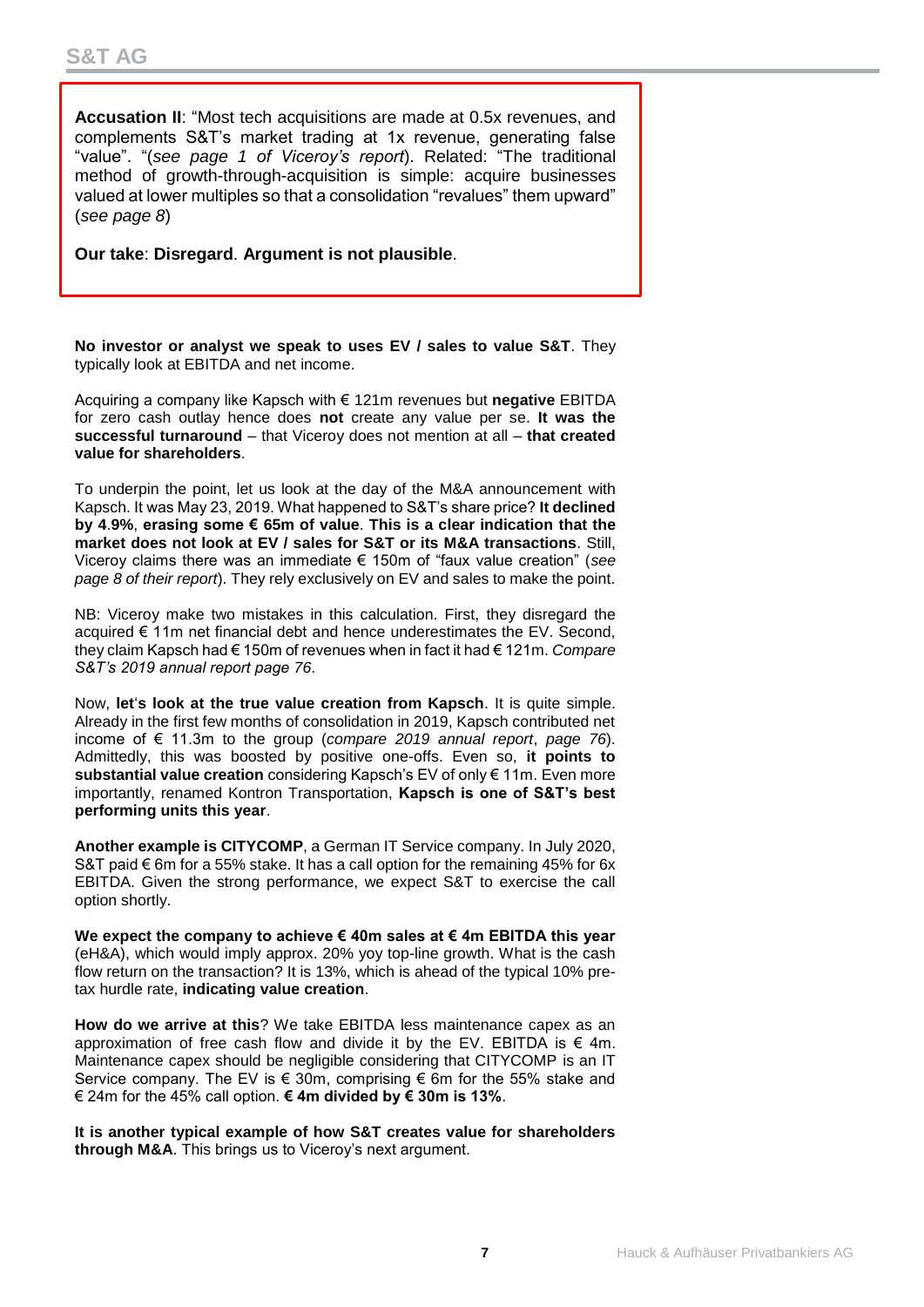**Accusation III**: "In most instances, subsidiary revenues decline pre- and post-acquisition…" (*page 1 of Viceroy's report*). Related: "S&T [has an] acquisition history of misfits, failures, bankruptcies…" (*page 8*). Also related: "Kontron has now been combined with fraud-riddled and obscure businesses..." (*page 5*).

**Our take**: **the accusation is a simplification**, **dramatization and generalisation**, **and neglects S&T key acquisitions**, **which were a major success**. **We do agree though that some transactions were unwise** (**e**.**g**. **Bass Systems**).

Let's go through the arguments one by one.

(1) "**In most instances, subsidiary revenues decline pre-and postacquisition**"

**That is true by design**. S&T pursues an M&A strategy focused on targets that are in "special situations". The "old" S&T had financial difficulties, Kontron had an incompetent management team, Kapsch was struggling with its business in Hungary. It is typical for these businesses to flat-line or decline already preacquisition. **That by itself does not mean the targets are low-quality assets**.

Having acquired a company, **S&T looks to get rid of underperforming or lowmargin parts**. That is why Kapsch's revenues initially declined from € 120m to c. € 100m. Another example is Kontron America. Low-margin projects with Nokia and Juniper were gradually phased out, presenting a c.  $\epsilon$  40m revenue headwind in the last 3-4 years. **The initial focus is always on turning M&A targets profitable**, which is S&T's strong suit, rather than on revenue growth.

The important thing is that most M&A targets achieve the turnaround after a while, which results in **substantial value creation for S&T shareholders**. Kapsch (i.e. Kontron Transportation) is now one of S&T's best performing assets. CITYCOMP struggled in 2020 following the data leak, which happened **before** S&T acquired the company. This year, we expect CITYCOMP to reach € 40m sales (c. +20% yoy) with a 10% EBITDA margin. **These are just two examples of a strong M&A track record**.

(2) "**S&T has an acquisition history of misfits**, **failures and bankruptcies**…**and Kontron has now been combined with fraud-riddled and obscure businesses**…"

To make the point, Viceroy mention **several smaller and rather immaterial acquisitions**, which happened years ago. At the same time, **they ignore the major successful acquisitions**, which have been instrumental in transforming S&T into the business it is today. These major acquisitions include S&T "old", Kontron and Kapsch.

**It hence seems fair to say that Viceroy's statement is a simplification**, **generalisation**, **and dramatization**.

Let's take a look at Viceroy's list of "obscure" subsidiaries (*see page 8 of the Viceroy report*), that are in some form of legal dispute. **Most of these M&A transactions happened years ago**. **Legal disputes oftentimes involve only selected employees or they happened before S&T acquired said entities**. **Other issues Viceroy mentions seem trivial**. Note that we discuss Funworld, Roding and Xtro further below.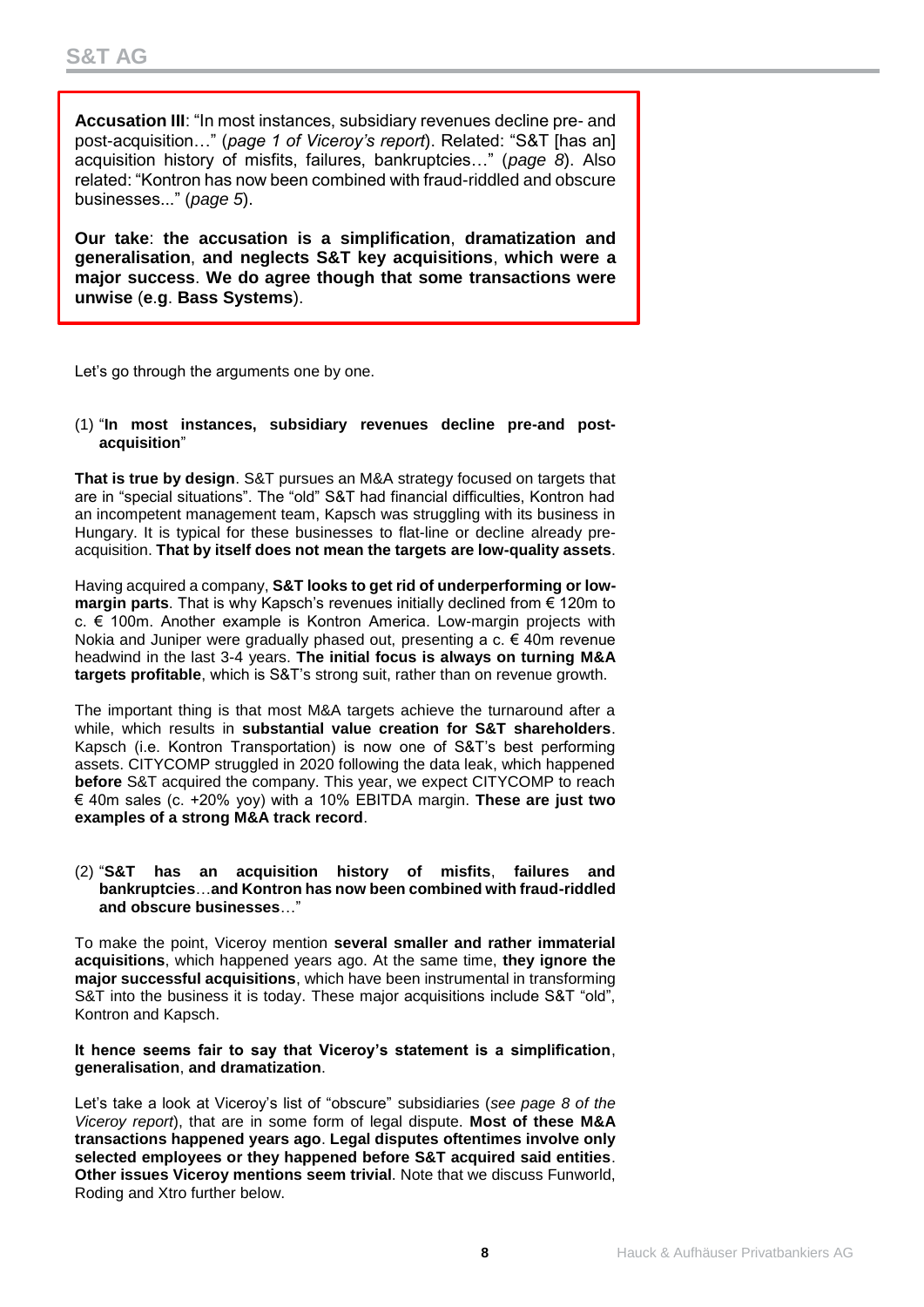- **Kapsch TrafficCom Irrelevant**. Acquired for slightly more than € 1m.
- **Kapsch CarrierCom Poland** Poland is just one subsidiary of Kapsch CarrierCom (i.e. Kontron Transportation), **and Kontron Transportation is one of the best performers in 2021**. The alleged fraud in Poland happened in 2017, two years before S&T acquired Kapsch. The investigation involves former employees only.
- **S&T Romania True**. The investigation involves several market players, according to our knowledge, so this is not an S&T-specific topic.
- **S&T Serbia** This is a dispute between S&T Serbia and the State. Both have sued each other over a project gone wrong. **This is unlikely to be material**. It is normal for a  $\epsilon$  1.4bn revenue company to be involved in lawsuits from time to time.
- **Iskratel** (**Macedonia** / **Ukraine**) The emphasis should be on **lawful** intercept surveillance equipment. Regarding alleged tender fraud in the Ukraine, we ask S&T to provide more insights.
- **Bass Systems An unwise acquisition**. S&T has divested Bass in the meantime. The shareholder value destruction was immaterial.
- **CITYCOMP** Mentioned above. **A strong performer in 2021**. Customer losses following a data leak have been overcompensated. The data leak happened in early 2019. S&T acquired CITYCOMP in 2020.
- **Dorobet This subsidiary has already been closed down and has not been relevant for years**. The key asset of Dorobet was a gaming license. Remember that security appliances and software for betting terminals were a major revenue contributor for S&T in 2011 / 2012, when the company was still called Quanmax. Today, this end-market explains less than € 10m of annual revenues (eH&A). In any case, several of S&T's customers back then expressed the wish to buy security solutions and hardware out of one hand while also using a third-party gaming license. That is why S&T acquired Dorobet many years ago.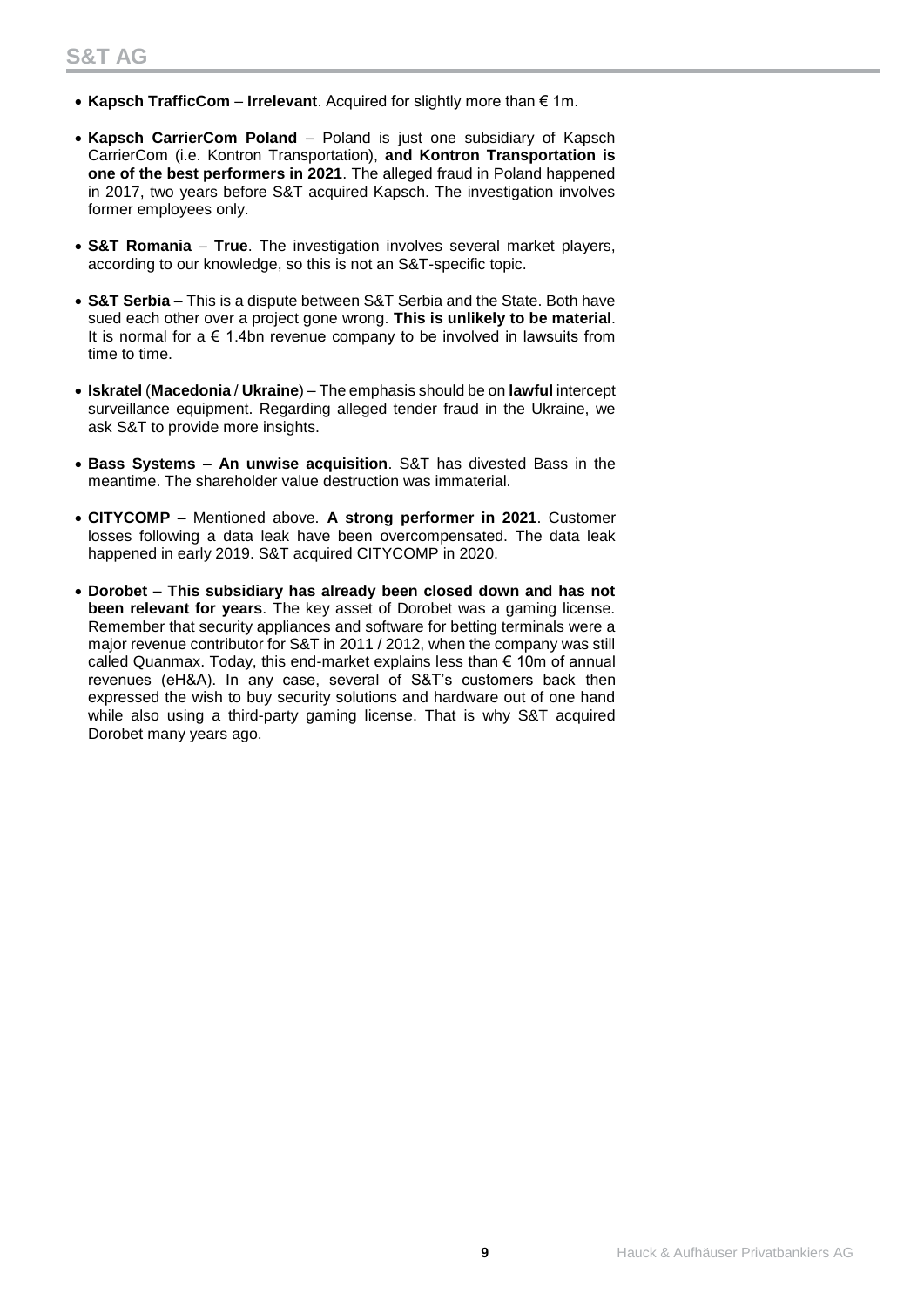.

**Accusation IV**: "Substantial portions of S&T's free cash flow likely stem from asset-stripping acquisitions." (*page 10 of Viceroy's report*). Related: "Accounts receivable balances in acquisitions appear to be factored or otherwise immediately collected, artificially boosting operating cash flows." (*page 6*).

### **Our take**: **Disregard**. **The argument does not hold up to scrutiny**.

Viceroy uses Iskratel as an example for how S&T supposedly artificially boosts cash flow through asset stripping of M&A targets (*see page 10 of Viceroy's report*).

### **The math does not add up**, however.

Look at 2020, the year when S&T acquired Iskratel. The target had accounts receivable of € 23m. **S&T group factoring went up by only € 14m yoy**, however (*compare S&T's 2020 annual report*, *page 50*). Most likely, the increase in factoring did not exclusively relate to Iskratel.

Hence, accounts receivable balances in acquisitions are clearly **not** immediately factored. Maybe Viceroy would care to explain how a company could otherwise "immediately collect" the entire accounts receivable of an M&A target that is a going concern?

Viceroy highlights that "The Analyst" had made a similar argument back in 2020. It is true, **and the argument was also flawed**. We discussed this in our update called "A rebuttal" (*October 5*, *2020*) and will not go into further detail here.

Next, **consider S&T's operating cash flow in 2020**: **it came in at € 141m**. **Free Cash Flow was a strong € 107m**. So what about accounts receivable and factoring?

The change in accounts receivable explained  $\epsilon$  41m of the operating cash flow. That is a big number. However, factoring, which is part of this change, only went up by € 14m yoy, as stated above. **The main improvement in accounts receivable came from S&T's working capital efficiency program**. This has nothing to do with alleged "asset stripping".

Most importantly, **S&T generated Free Cash Flow of € 93m in FY'20**, **even when adjusted for the increase in factoring**. It means that Viceroy's claim that "substantial portions of S&T's free cash flow likely stem from asset stripping of acquisitions" **looks incorrect**.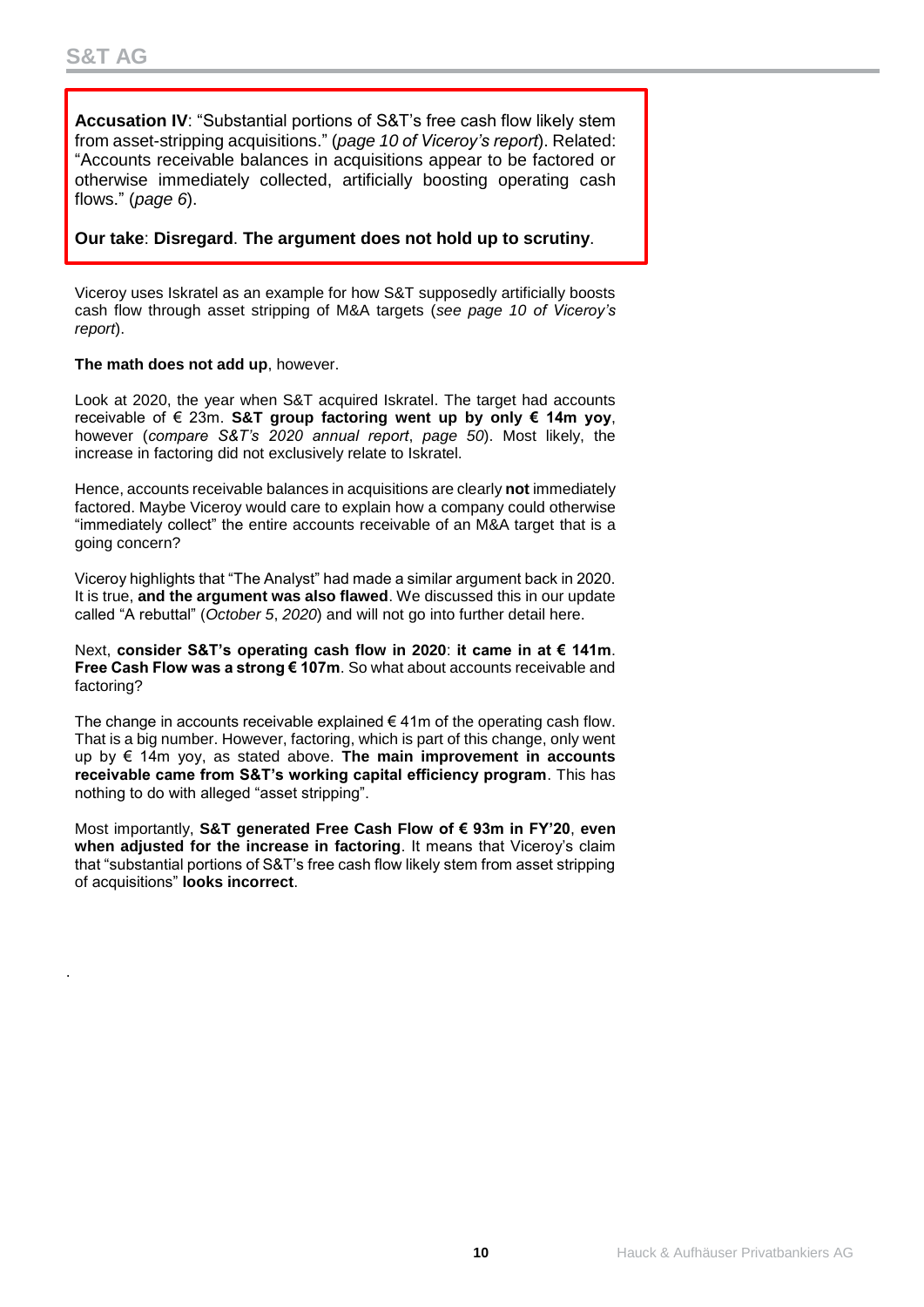**Accusation V**: "Ramping acquisitions are necessary to S&T's survival: management even state in financial accounts that the company is "crisis proof" because it has sufficient cash to continue making acquisitions." (*page 1*). Related: "The roll-up nature of S&T is critical to its survival and growth." (*page 1*).

**Our take**: **Disregard**. **The accusation is partly wrong and entirely absurd**.

What is partly wrong about the accusation? **S&T never stated that it is crisisproof** *because* **it can do acquisitions**. Instead, it claims to have a crisis-proof set-up and is well-prepared for acquisition opportunities due to liquid assets of € 281.9m. That is the exact translation of the text snippet from S&T's annual report 2020, page 3. *See below*.



S&T ist krisenfest aufgestellt und mit EUR 281,9 Mio. an Barbeständen gut gerüstet für sich bietende Akquisitionschancen.

*Source: Annual Report 2020, page 3*

It seems possible that Viceroy deliberately misstated the quote so that it would fit its narrative.

**What else is there to say about the accusation**? Viceroy seems to suggest that S&T needs the cash inflow from alleged M&A asset stripping for its survival.

**This accusation is absurd considering that M&A leads to an initial cash outflow**. In 2020, S&T paid € 41m for M&A (*see the 2020 Annual Report*, *page 71*). This is cash out. Even the immediate collection of Iskratel's € 23m accounts receivable (whichever way that may work) would not have turned this into a net cash inflow.

Given that S&T has not engaged in any major M&A in 2021, we are waiting for Viceroy to next tell us that the company is thus doomed.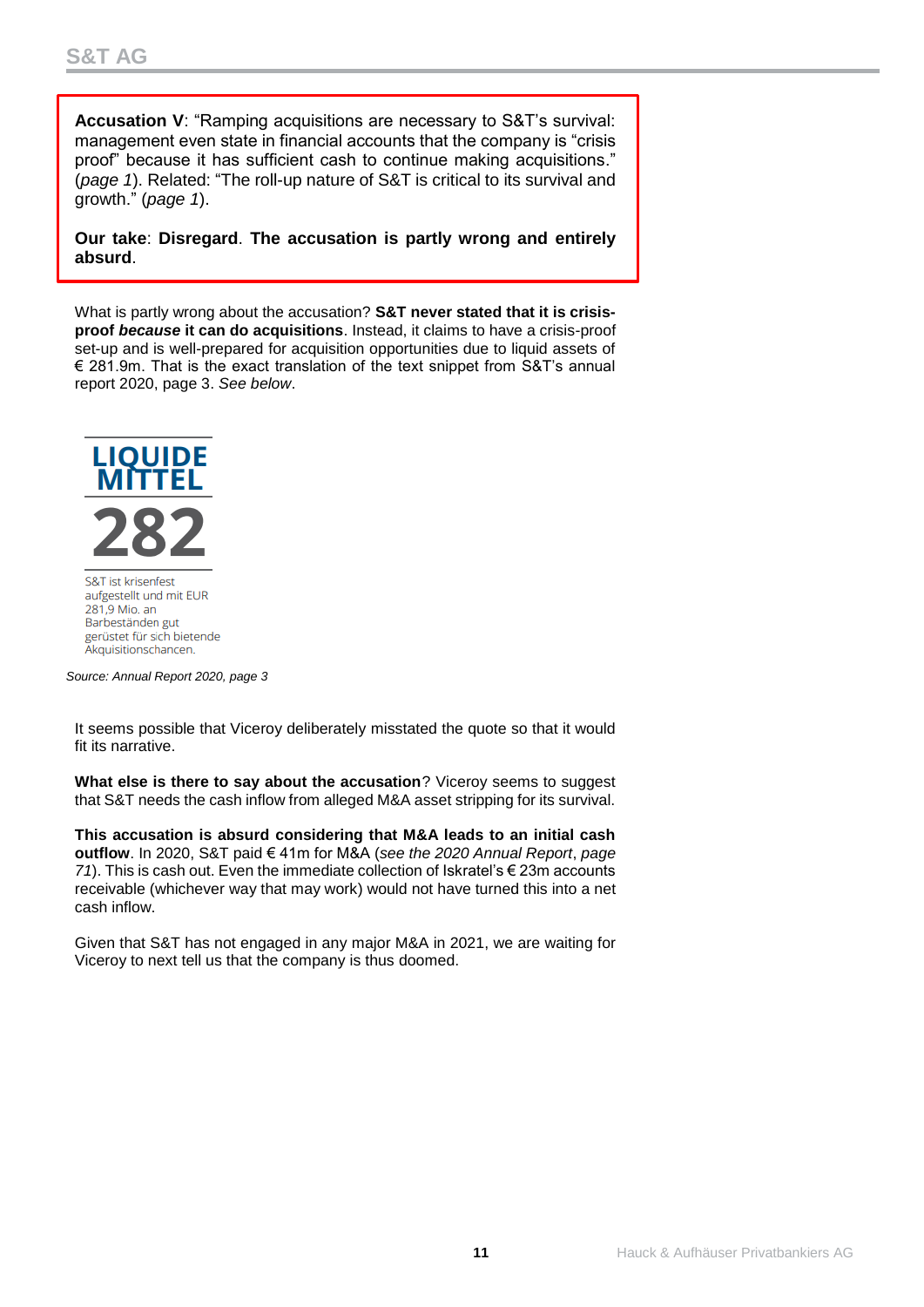**Accusation VI**: S&T engaged in undisclosed related-party transactions (*see pages 8, 19, 20, and 21 of Viceroy's report*)

**Our take**: **There is** *some* **truth to it**. **We ask S&T to shed more light on Xtro and Funworld but note that these are small acquisitions**, **which happened more than 5 years ago**.

Viceroy mentions Roding Embedded and Funworld as undisclosed related-party transactions and Xtro as a dubious deal, where S&T allegedly bought the same company twice. Let's take a closer look:

- **Roding Embedded GmbH** founded in 2014, Roding was acquired by S&T one year later for € 1.6m. **The deal is simply not material**. **It is also not concerning**. What's the background? In 2013, Kontron restructured its business and decided to close down several offices, including the one in the small town of Roding, Bavaria. Note that this was before S&T made a move for Kontron in 2016. The former Kontron employees in Roding decided to launch a start-up in 2014, making use of their know-how and customer relations. The start-up financing was provided by Dr Wieczorek, who was **not** a member of S&T's supervisory in either 2014 or 2015. **We fail to see anything concerning in this transaction**.
- **Funworld** S&T acquired a stake in Funworld GmbH in 2017 for € 0.33m. The entity had been formed in 2016 by CEO Niederhauser, amongst other. **We ask S&T to shed more light on this transaction**.
- **Xtro** Viceroy complains that S&T acquired a company called Xtro IT Solutions GmbH in 2010 for € 2.9m and a company called Xtro AG in 2017 for € 2.5m. In both cases, the sellers were Mr Nechwatal and Mr Roos. Truth be told, this looks peculiar, especially since there was *yet another* company by the name of Xtro Informationssysteme GmbH, which was acquired in 2002 by Kontron, when Mr Niederhauser was the company's CEO (*see Kontron's 2003 annual report*, *page 74*).

Given that we do not like the looks of this, we spoke with Mr Stephan Nechwatal, who is now working as founder and CEO of a company called itecpro GmbH. Mr Nechwatal appears to be a genuinely friendly and straightforward person. **He confirmed to us that Xtro IT Solutions and Xtro AG were indeed different companies** with different products and different customers. Still, **we ask S&T to clarify**.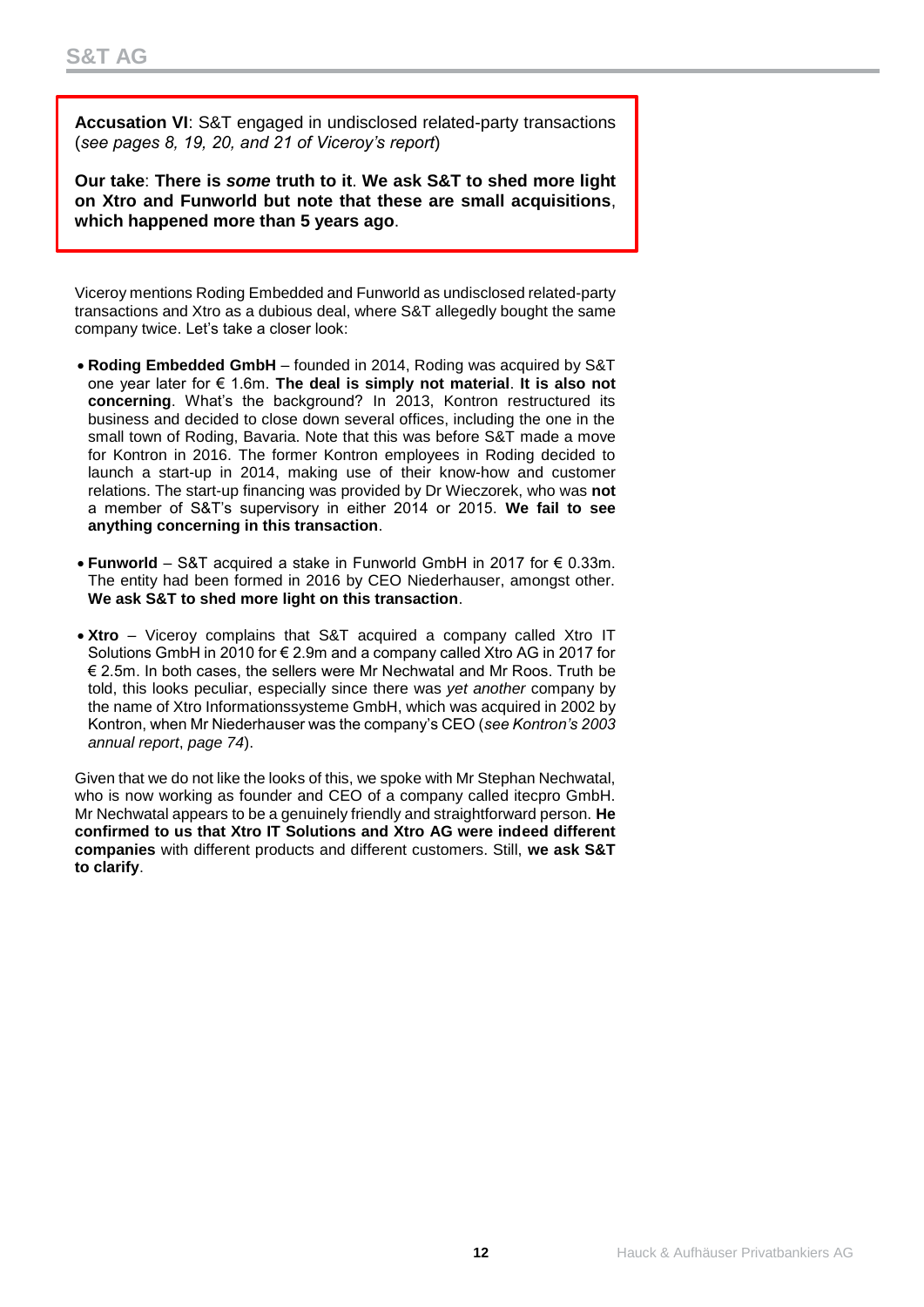# **Financials**

| Profit and loss (EUR m)                                 | 2017   | 2018    | 2019    | 2020    | 2021E   | 2022E   | 2023E   |
|---------------------------------------------------------|--------|---------|---------|---------|---------|---------|---------|
| <b>Net sales</b>                                        | 882.0  | 990.9   | 1,122.9 | 1,254.8 | 1,350.0 | 1,556.2 | 1,696.3 |
| Sales growth                                            | 75.1%  | 12.3%   | 13.3%   | 11.7%   | 7.6%    | 15.3%   | 9.0%    |
| Increase/decrease in finished goods and work-in-process | 13.4   | 15.1    | 15.5    | 17.6    | 16.2    | 17.1    | 17.8    |
| <b>Total sales</b>                                      | 895.3  | 1,006.0 | 1,138.4 | 1,272.4 | 1,366.2 | 1,573.3 | 1.714.1 |
| Other operating income                                  | 8.5    | 7.5     | 8.0     | 8.8     | 8.1     | 8.6     | 8.5     |
| Material expenses                                       | 567.0  | 644.3   | 715.4   | 799.0   | 861.3   | 985.1   | 1,065.3 |
| Personnel expenses                                      | 179.4  | 194.6   | 245.2   | 273.3   | 291.6   | 333.0   | 359.6   |
| Other operating expenses                                | 89.4   | 84.0    | 74.2    | 78.8    | 85.1    | 98.0    | 106.9   |
| Total operating expenses                                | 827.3  | 915.4   | 1,026.7 | 1,142.4 | 1,229.9 | 1,407.6 | 1,523.2 |
| <b>EBITDA</b>                                           | 68.1   | 90.5    | 111.7   | 130.0   | 136.4   | 165.7   | 190.8   |
| Depreciation                                            | 7.4    | 29.0    | 25.9    | 30.9    | 31.3    | 32.6    | 33.0    |
| <b>EBITA</b>                                            | 60.7   | 61.5    | 85.8    | 99.1    | 105.1   | 133.1   | 157.8   |
| Amortisation of goodwill                                | 0.0    | n/a     | 0.0     | 0.0     | 0.0     | 0.0     | 0.0     |
| Amortisation of intangible assets                       | 18.9   | n/a     | 24.0    | 30.5    | 32.7    | 33.0    | 33.0    |
| Impairment charges                                      | 0.0    | n/a     | 0.0     | 0.0     | 0.0     | 0.0     | 0.0     |
| <b>EBIT</b> (inc revaluation net)                       | 41.7   | 61.5    | 61.8    | 68.6    | 72.3    | 100.1   | 124.8   |
| Interest income                                         | 0.6    | 1.0     | 1.3     | 1.6     | 1.8     | 1.6     | 1.6     |
| Interest expenses                                       | 6.9    | 6.2     | 9.0     | 9.3     | 8.1     | 8.1     | 8.1     |
| Other financial result                                  | 0.0    | 0.0     | 0.0     | $-0.2$  | 0.0     | 0.0     | 0.0     |
| <b>Financial result</b>                                 | $-6.4$ | $-5.2$  | $-7.7$  | $-7.9$  | $-6.3$  | $-6.5$  | $-6.5$  |
| Recurring pretax income from continuing operations      | 35.4   | 56.3    | 54.1    | 60.7    | 66.0    | 93.6    | 118.3   |
| Extraordinary income/loss                               | 0.0    | 0.0     | 0.0     | 0.0     | 0.0     | 0.0     | 0.0     |
| <b>Earnings before taxes</b>                            | 35.4   | 56.3    | 54.1    | 60.7    | 66.0    | 93.6    | 118.3   |
| Taxes                                                   | 6.0    | 7.9     | 4.6     | 6.1     | 6.6     | 9.4     | 17.7    |
| Net income from continuing operations                   | 29.4   | 48.5    | 49.5    | 54.6    | 59.4    | 84.3    | 100.6   |
| Result from discontinued operations (net of tax)        | 0.0    | 0.0     | 0.0     | 0.0     | 0.0     | 0.0     | 0.0     |
| Net income                                              | 29.4   | 48.5    | 49.5    | 54.6    | 59.4    | 84.3    | 100.6   |
| Minority interest                                       | 6.9    | 3.5     | 0.4     | $-1.0$  | 0.0     | 0.0     | 0.0     |
| Net profit (reported)                                   | 22.5   | 45.0    | 49.1    | 55.6    | 59.4    | 84.3    | 100.6   |
| Average number of shares                                | 52.5   | 66.1    | 66.1    | 65.0    | 65.0    | 65.0    | 65.0    |
| <b>EPS</b> reported                                     | 0.43   | 0.68    | 0.74    | 0.86    | 0.91    | 1.30    | 1.55    |

| Profit and loss (common size)                           | 2017   | 2018   | 2019   | 2020   | 2021E  | 2022E  | 2023E  |
|---------------------------------------------------------|--------|--------|--------|--------|--------|--------|--------|
| <b>Net sales</b>                                        | 100.0% | 100.0% | 100.0% | 100.0% | 100.0% | 100.0% | 100.0% |
| Increase/decrease in finished goods and work-in-process | 1.5%   | 1.5%   | 1.4%   | 1.4%   | 1.2%   | 1.1%   | 1.1%   |
| <b>Total sales</b>                                      | 101.5% | 101.5% | 101.4% | 101.4% | 101.2% | 101.1% | 101.1% |
| Other operating income                                  | 1.0%   | 0.8%   | 0.7%   | 0.7%   | 0.6%   | 0.6%   | 0.5%   |
| Material expenses                                       | 64.3%  | 65.0%  | 63.7%  | 63.7%  | 63.8%  | 63.3%  | 62.8%  |
| Personnel expenses                                      | 20.3%  | 19.6%  | 21.8%  | 21.8%  | 21.6%  | 21.4%  | 21.2%  |
| Other operating expenses                                | 10.1%  | 8.5%   | 6.6%   | 6.3%   | 6.3%   | 6.3%   | 6.3%   |
| Total operating expenses                                | 93.8%  | 92.4 % | 91.4%  | 91.0%  | 91.1%  | 90.5%  | 89.8%  |
| <b>EBITDA</b>                                           | 7.7%   | 9.1%   | 9.9%   | 10.4%  | 10.1%  | 10.7%  | 11.3 % |
| Depreciation                                            | 0.8%   | 2.9%   | 2.3%   | 2.5%   | 2.3%   | 2.1%   | 1.9%   |
| <b>EBITA</b>                                            | 6.9%   | 6.2%   | 7.6%   | 7.9%   | 7.8%   | 8.6%   | 9.3%   |
| Amortisation of goodwill                                | 0.0%   | n/a    | 0.0%   | 0.0%   | 0.0%   | 0.0%   | 0.0%   |
| Amortisation of intangible assets                       | 2.1%   | n/a    | 2.1%   | 2.4 %  | 2.4 %  | 2.1%   | 1.9%   |
| Impairment charges                                      | 0.0%   | n/a    | 0.0%   | 0.0%   | 0.0%   | 0.0%   | 0.0%   |
| <b>EBIT</b> (inc revaluation net)                       | 4.7%   | 6.2%   | 5.5 %  | 5.5%   | 5.4%   | 6.4%   | 7.4 %  |
| Interest income                                         | 0.1%   | 0.1%   | 0.1%   | 0.1%   | 0.1%   | 0.1%   | 0.1%   |
| Interest expenses                                       | 0.8%   | 0.6%   | 0.8%   | 0.7%   | 0.6%   | 0.5%   | 0.5%   |
| Other financial result                                  | 0.0%   | 0.0%   | 0.0%   | 0.0%   | 0.0%   | 0.0%   | 0.0%   |
| <b>Financial result</b>                                 | neg.   | neg.   | neg.   | neg.   | neg.   | neg.   | neg.   |
| Recurring pretax income from continuing operations      | 4.0%   | 5.7%   | 4.8%   | 4.8%   | 4.9%   | 6.0%   | 7.0%   |
| Extraordinary income/loss                               | 0.0%   | 0.0%   | 0.0%   | 0.0%   | 0.0%   | 0.0%   | 0.0%   |
| <b>Earnings before taxes</b>                            | 4.0%   | 5.7%   | 4.8%   | 4.8%   | 4.9%   | 6.0%   | 7.0%   |
| Tax rate                                                | 17.0%  | 14.0%  | 8.4%   | 10.0%  | 10.0%  | 10.0%  | 15.0%  |
| Net income from continuing operations                   | 3.3%   | 4.9%   | 4.4 %  | 4.4 %  | 4.4 %  | 5.4%   | 5.9%   |
| Income from discontinued operations (net of tax)        | 0.0%   | 0.0%   | 0.0%   | 0.0%   | 0.0%   | 0.0%   | 0.0%   |
| Net income                                              | 3.3%   | 4.9%   | 4.4 %  | 4.4 %  | 4.4 %  | 5.4 %  | 5.9%   |
| Minority interest                                       | 0.8%   | 0.4%   | 0.0%   | neg.   | 0.0%   | 0.0%   | 0.0%   |
| Net profit (reported)                                   | 2.6%   | 4.5 %  | 4.4 %  | 4.4 %  | 4.4 %  | 5.4%   | 5.9%   |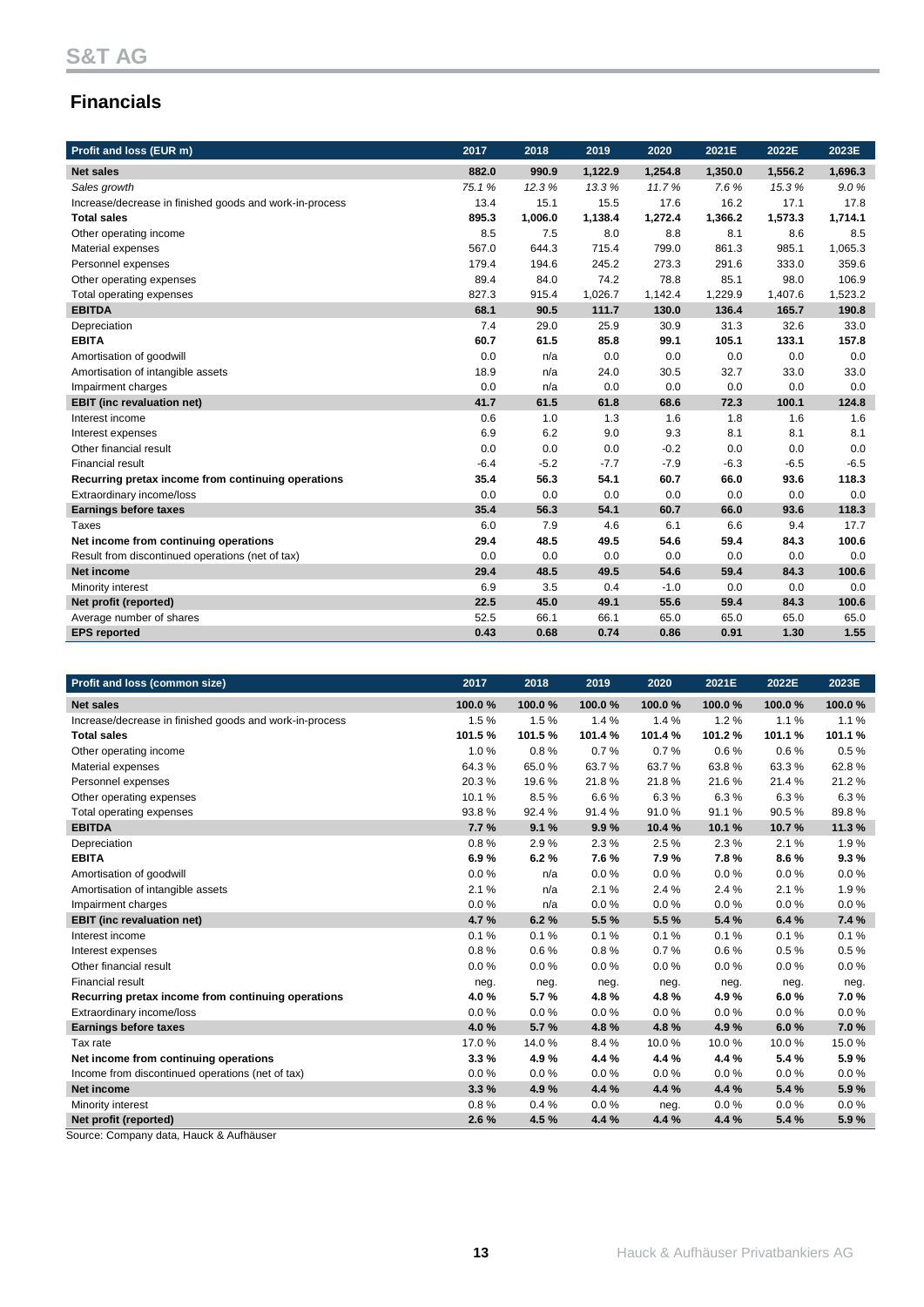| Balance sheet (EUR m)                                     | 2017  | 2018  | 2019    | 2020    | 2021E   | 2022E   | 2023E   |
|-----------------------------------------------------------|-------|-------|---------|---------|---------|---------|---------|
| Intangible assets                                         | 189.9 | 207.6 | 294.9   | 302.3   | 294.6   | 287.8   | 271.8   |
| Property, plant and equipment                             | 31.9  | 37.1  | 99.8    | 135.1   | 125.4   | 117.7   | 111.9   |
| Financial assets                                          | 17.6  | 0.3   | 22.8    | 22.1    | 22.1    | 22.1    | 22.1    |
| <b>FIXED ASSETS</b>                                       | 239.4 | 244.9 | 417.5   | 459.5   | 442.2   | 427.6   | 405.7   |
| Inventories                                               | 104.0 | 130.8 | 146.8   | 159.9   | 207.7   | 207.5   | 220.3   |
| Accounts receivable                                       | 172.4 | 202.7 | 212.2   | 204.5   | 255.2   | 294.2   | 320.7   |
| Other current assets                                      | 43.5  | 68.0  | 102.6   | 104.2   | 106.9   | 109.5   | 112.3   |
| Liquid assets                                             | 216.9 | 171.8 | 312.3   | 281.9   | 289.2   | 370.6   | 459.3   |
| Deferred taxes                                            | 28.6  | 29.8  | 34.4    | 36.6    | 36.6    | 36.6    | 36.6    |
| Deferred charges and prepaid expenses                     | 0.0   | 0.0   | 0.0     | 0.0     | 0.0     | 0.0     | 0.0     |
| <b>CURRENT ASSETS</b>                                     | 565.5 | 603.0 | 808.2   | 787.1   | 895.6   | 1,018.4 | 1,149.1 |
| <b>TOTAL ASSETS</b>                                       | 804.9 | 847.9 | 1.225.7 | 1,246.6 | 1,337.7 | 1,446.1 | 1,554.9 |
| <b>SHAREHOLDERS EQUITY</b>                                | 305.1 | 356.0 | 372.7   | 404.0   | 442.5   | 508.3   | 585.3   |
| <b>MINORITY INTEREST</b>                                  | 26.7  | 11.3  | 12.4    | 5.4     | 5.4     | 5.4     | 5.4     |
| Long-term debt                                            | 68.7  | 79.4  | 341.0   | 343.2   | 343.2   | 343.2   | 343.2   |
| Provisions for pensions and similar obligations           | 21.2  | 14.6  | 30.0    | 26.8    | 26.8    | 26.8    | 26.8    |
| Other provisions                                          | 36.7  | 28.0  | 54.4    | 40.5    | 40.5    | 40.5    | 40.5    |
| <b>Non-current liabilities</b>                            | 126.6 | 122.0 | 425.4   | 410.5   | 410.5   | 410.5   | 410.5   |
| short-term liabilities to banks                           | 46.4  | 39.6  | 62.8    | 42.8    | 42.8    | 42.8    | 42.8    |
| Accounts payable                                          | 154.9 | 177.0 | 205.0   | 210.0   | 258.9   | 298.4   | 325.3   |
| Advance payments received on orders                       | 0.0   | 0.0   | 0.0     | 0.0     | 0.0     | 0.0     | 0.0     |
| Other liabilities (incl. from lease and rental contracts) | 135.6 | 129.4 | 134.2   | 160.6   | 160.6   | 165.4   | 170.3   |
| Deferred taxes                                            | 9.5   | 12.6  | 13.4    | 13.3    | 17.0    | 15.2    | 15.2    |
| Deferred income                                           | 0.0   | 0.0   | 0.0     | 0.0     | 0.0     | 0.0     | 0.0     |
| <b>Current liabilities</b>                                | 346.4 | 358.6 | 415.3   | 426.6   | 479.3   | 521.8   | 553.6   |
| <b>TOTAL LIABILITIES AND SHAREHOLDERS EQUITY</b>          | 804.9 | 847.9 | 1,225.7 | 1,246.6 | 1,337.7 | 1,446.1 | 1,554.9 |

| <b>Balance sheet (common size)</b>                        | 2017   | 2018    | 2019   | 2020   | 2021E  | 2022E  | 2023E  |
|-----------------------------------------------------------|--------|---------|--------|--------|--------|--------|--------|
| Intangible assets                                         | 23.6%  | 24.5%   | 24.1 % | 24.2%  | 22.0%  | 19.9%  | 17.5 % |
| Property, plant and equipment                             | 4.0%   | 4.4 %   | 8.1%   | 10.8%  | 9.4%   | 8.1%   | 7.2%   |
| <b>Financial assets</b>                                   | 2.2%   | $0.0\%$ | 1.9%   | 1.8%   | 1.7%   | 1.5%   | 1.4%   |
| <b>FIXED ASSETS</b>                                       | 29.7%  | 28.9%   | 34.1 % | 36.9%  | 33.1 % | 29.6%  | 26.1 % |
| Inventories                                               | 12.9%  | 15.4%   | 12.0%  | 12.8%  | 15.5%  | 14.3%  | 14.2%  |
| Accounts receivable                                       | 21.4%  | 23.9%   | 17.3%  | 16.4%  | 19.1%  | 20.3%  | 20.6%  |
| Other current assets                                      | 5.4%   | 8.0%    | 8.4%   | 8.4%   | 8.0%   | 7.6%   | 7.2%   |
| Liquid assets                                             | 27.0%  | 20.3%   | 25.5%  | 22.6%  | 21.6%  | 25.6%  | 29.5%  |
| Deferred taxes                                            | 3.6%   | 3.5%    | 2.8%   | 2.9%   | 2.7%   | 2.5%   | 2.4%   |
| Deferred charges and prepaid expenses                     | 0.0%   | $0.0\%$ | 0.0%   | 0.0%   | 0.0%   | 0.0%   | 0.0%   |
| <b>CURRENT ASSETS</b>                                     | 70.3%  | 71.1%   | 65.9%  | 63.1%  | 66.9%  | 70.4%  | 73.9%  |
| <b>TOTAL ASSETS</b>                                       | 100.0% | 100.0%  | 100.0% | 100.0% | 100.0% | 100.0% | 100.0% |
| <b>SHAREHOLDERS EQUITY</b>                                | 37.9%  | 42.0%   | 30.4%  | 32.4 % | 33.1%  | 35.2%  | 37.6%  |
| <b>MINORITY INTEREST</b>                                  | 3.3%   | 1.3%    | 1.0%   | 0.4%   | 0.4%   | 0.4%   | 0.3%   |
| Long-term debt                                            | 8.5%   | 9.4%    | 27.8%  | 27.5%  | 25.7%  | 23.7%  | 22.1%  |
| Provisions for pensions and similar obligations           | 2.6%   | 1.7%    | 2.4 %  | 2.2%   | 2.0%   | 1.9%   | 1.7%   |
| Other provisions                                          | 4.6%   | 3.3%    | 4.4 %  | 3.2%   | 3.0%   | 2.8%   | 2.6%   |
| <b>Non-current liabilities</b>                            | 15.7%  | 14.4 %  | 34.7%  | 32.9%  | 30.7%  | 28.4%  | 26.4 % |
| short-term liabilities to banks                           | 5.8%   | 4.7%    | 5.1%   | 3.4%   | 3.2%   | 3.0%   | 2.8%   |
| Accounts payable                                          | 19.2%  | 20.9%   | 16.7%  | 16.8%  | 19.4 % | 20.6%  | 20.9%  |
| Advance payments received on orders                       | 0.0%   | $0.0\%$ | 0.0%   | 0.0%   | 0.0%   | 0.0%   | 0.0%   |
| Other liabilities (incl. from lease and rental contracts) | 16.9%  | 15.3%   | 10.9%  | 12.9%  | 12.0%  | 11.4 % | 11.0%  |
| Deferred taxes                                            | 1.2%   | 1.5%    | 1.1%   | 1.1%   | 1.3%   | 1.0%   | 1.0%   |
| Deferred income                                           | 0.0%   | 0.0%    | 0.0%   | 0.0%   | 0.0%   | 0.0%   | 0.0%   |
| <b>Current liabilities</b>                                | 43.0%  | 42.3%   | 33.9%  | 34.2%  | 35.8%  | 36.1 % | 35.6%  |
| <b>TOTAL LIABILITIES AND SHAREHOLDERS EQUITY</b>          | 100.0% | 100.0%  | 100.0% | 100.0% | 100.0% | 100.0% | 100.0% |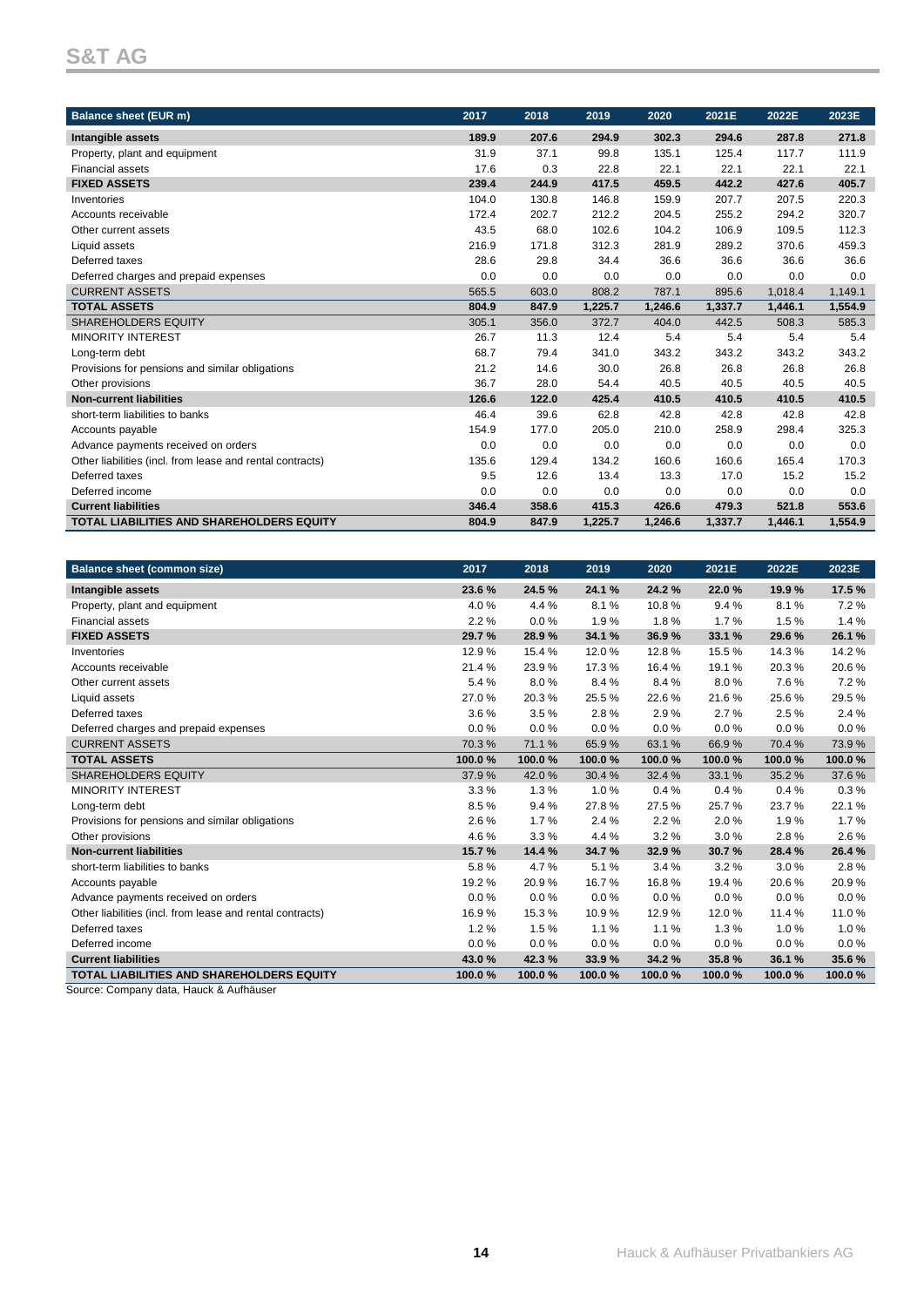| Cash flow statement (EUR m)                                              | 2017    | 2018    | 2019    | 2020    | 2021E   | 2022E   | 2023E   |
|--------------------------------------------------------------------------|---------|---------|---------|---------|---------|---------|---------|
| Net profit/loss                                                          | 29.4    | 48.5    | 49.5    | 54.6    | 59.4    | 84.3    | 100.6   |
| Depreciation of fixed assets (incl. leases)                              | 7.4     | 29.9    | 49.9    | 30.9    | 31.3    | 32.6    | 33.0    |
| Amortisation of goodwill                                                 | 0.0     | 0.0     | 0.0     | 0.0     | 0.0     | 0.0     | 0.0     |
| Amortisation of intangible assets                                        | 18.9    | 0.0     | 0.0     | 30.5    | 32.7    | 33.0    | 33.0    |
| Others                                                                   | $-13.6$ | $-17.7$ | 3.7     | $-8.5$  | 0.0     | 0.0     | 0.0     |
| Cash flow from operations before changes in w/c                          | 42.1    | 60.7    | 103.1   | 107.5   | 123.4   | 149.9   | 166.6   |
| Increase/decrease in inventory                                           | $-17.9$ | $-4.1$  | $-16.0$ | $-13.1$ | $-47.8$ | 0.2     | $-12.8$ |
| Increase/decrease in accounts receivable                                 | 5.5     | $-23.1$ | $-30.0$ | 41.4    | $-50.7$ | $-39.0$ | $-26.5$ |
| Increase/decrease in accounts payable                                    | 15.2    | 2.1     | 49.7    | 5.0     | 48.9    | 39.5    | 26.9    |
| Increase/decrease in other working capital positions                     | 0.0     | 0.0     | $-23.5$ | 0.0     | 0.0     | 0.0     | 0.0     |
| Increase/decrease in working capital                                     | 2.8     | $-25.1$ | $-19.8$ | 33.3    | $-49.7$ | 0.8     | $-12.4$ |
| Cash flow from operating activities                                      | 44.9    | 35.5    | 83.4    | 140.8   | 73.8    | 150.6   | 154.2   |
| <b>CAPEX</b>                                                             | 23.0    | 25.1    | 27.1    | 33.9    | 39.2    | 43.6    | 44.1    |
| Payments for acquisitions                                                | 11.5    | 39.6    | 27.2    | 41.0    | 7.5     | 7.5     | 0.0     |
| <b>Financial investments</b>                                             | 5.7     | $-0.5$  | 4.3     | 3.6     | 0.0     | 0.0     | 0.0     |
| Income from asset disposals                                              | 1.2     | 1.1     | 2.9     | 1.3     | 0.0     | 0.0     | 0.0     |
| Cash flow from investing activities                                      | $-39.1$ | $-63.1$ | $-55.7$ | $-77.2$ | $-46.7$ | $-51.1$ | $-44.1$ |
| Cash flow before financing                                               | 5.8     | $-27.6$ | 27.7    | 63.6    | 27.1    | 99.6    | 110.1   |
| Increase/decrease in debt position                                       | 28.8    | 1.2     | 128.1   | $-40.9$ | 0.0     | 0.0     | 0.0     |
| Purchase of own shares                                                   | 0.0     | 0.0     | 14.6    | 12.2    | 0.0     | 0.0     | 0.0     |
| Capital measures                                                         | 86.9    | 2.2     | 0.0     | 1.4     | 0.0     | 0.0     | 0.0     |
| Dividends paid                                                           | 4.9     | 8.3     | 10.6    | 0.0     | 19.8    | 18.1    | 21.4    |
| Others                                                                   | $-17.7$ | $-15.9$ | $-19.1$ | $-14.1$ | 0.0     | 0.0     | 0.0     |
| Effects of exchange rate changes on cash                                 | $-2.0$  | 0.3     | 1.1     | $-8.1$  | 0.0     | 0.0     | 0.0     |
| Cash flow from financing activities                                      | 93.1    | $-20.9$ | 83.8    | $-65.8$ | $-19.8$ | $-18.1$ | $-21.4$ |
| Increase/decrease in liquid assets                                       | 97.0    | $-48.2$ | 112.6   | $-10.2$ | 7.3     | 81.4    | 88.6    |
| Liquid assets at end of period<br>Source: Company data Hauck & Aufhäuser | 216.9   | 171.8   | 312.3   | 281.9   | 289.2   | 370.6   | 459.3   |

Source: Company data, Hauck & Aufhäuser

| <b>Regional split (EUR m)</b>           | 2017  | 2018    | 2019    | 2020    | 2021E   | 2022E   | 2023E |
|-----------------------------------------|-------|---------|---------|---------|---------|---------|-------|
|                                         |       |         |         |         |         |         |       |
| Domestic                                | 108.3 | 98.4    | 102.2   | 106.7   | 108.0   | 141.6   | 0.0   |
| yoy change                              | 80.1% | $-9.1%$ | 3.8%    | 4.4 %   | 1.3%    | 31.1 %  | n/a   |
| <b>Rest of Europe</b>                   | 242.7 | 300.0   | 336.9   | 373.9   | 395.6   | 471.5   | 0.0   |
| yoy change                              | 46.0% | 23.6 %  | 12.3%   | 11.0%   | 5.8%    | 19.2 %  | n/a   |
| <b>NAFTA</b>                            | 132.1 | 133.2   | 152.7   | 178.2   | 198.5   | 211.6   | 0.0   |
| yoy change                              | n/a   | 0.8%    | 14.7%   | 16.7%   | 11.4 %  | 6.6%    | n/a   |
| Asia Pacific                            | n/a   | n/a     | n/a     | n/a     | n/a     | n/a     | 0.0   |
| yoy change                              | n/a   | n/a     | n/a     | n/a     | n/a     | n/a     | n/a   |
| Rest of world                           | 398.9 | 459.4   | 531.1   | 596.0   | 648.0   | 722.1   | 0.0   |
| yoy change                              | 43.8% | 15.2%   | 15.6%   | 12.2%   | 8.7%    | 11.4 %  | n/a   |
| <b>TTL</b>                              | 882.0 | 990.9   | 1,122.9 | 1,254.8 | 1,350.0 | 1,556.2 | 0.0   |
| yoy change                              | 75.1% | 12.3 %  | 13.3 %  | 11.7%   | 7.6%    | 15.3%   | n/a   |
| Course: Company data Hough & Authöriser |       |         |         |         |         |         |       |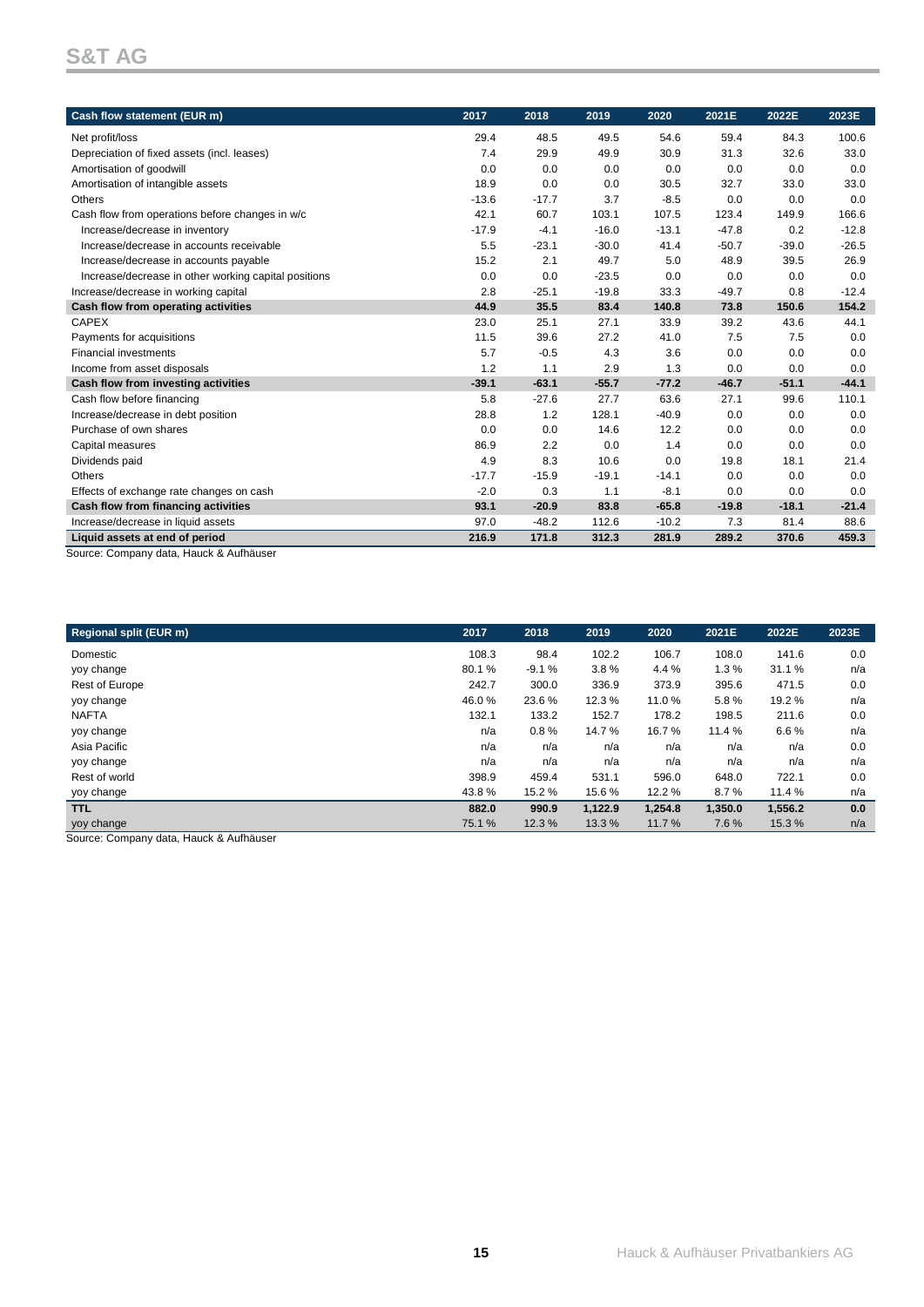| Key ratios (EUR m)                   | 2017     | 2018    | 2019   | 2020   | 2021E   | 2022E  | 2023E   |
|--------------------------------------|----------|---------|--------|--------|---------|--------|---------|
| P&L growth analysis                  |          |         |        |        |         |        |         |
| Sales growth                         | 75.1%    | 12.3%   | 13.3%  | 11.7%  | 7.6%    | 15.3%  | 9.0%    |
| <b>EBITDA</b> growth                 | 97.9%    | 33.0%   | 23.4 % | 43.6%  | 22.1%   | 27.4 % | 40.0%   |
| EBIT growth                          | 73.1%    | 47.3%   | 0.4%   | 11.5%  | 17.1%   | 46.0%  | 72.5%   |
| EPS growth                           | 29.9%    | 58.9%   | 9.2%   | 25.7%  | 23.1%   | 51.5%  | 69.2%   |
| <b>Efficiency</b>                    |          |         |        |        |         |        |         |
| Total operating costs / sales        | 93.8%    | 92.4%   | 91.4%  | 91.0%  | 91.1%   | 90.5%  | 89.8%   |
| Sales per employee                   | 306.0    | 254.1   | 259.8  | 288.9  | 307.8   | 709.6  | 765.8   |
| EBITDA per employee                  | 23.6     | 23.2    | 25.9   | 29.9   | 31.1    | 75.6   | 86.1    |
| <b>Balance sheet analysis</b>        |          |         |        |        |         |        |         |
| Avg. working capital / sales         | 13.6%    | 14.0%   | 13.8%  | 12.4 % | 13.3%   | 11.5%  | 12.4 %  |
| Inventory turnover (sales/inventory) | 8.5      | 7.6     | 7.7    | 7.8    | 6.5     | 7.5    | 7.7     |
| Trade debtors in days of sales       | 71.3     | 74.6    | 69.0   | 59.5   | 69.0    | 69.0   | 69.0    |
| A/P turnover [(A/P*365)/sales]       | 64.1     | 65.2    | 66.6   | 61.1   | 70.0    | 70.0   | 70.0    |
| Cash conversion cycle (days)         | 38.6     | 48.5    | 39.2   | 36.6   | 47.3    | 35.3   | 33.0    |
| <b>Cash flow analysis</b>            |          |         |        |        |         |        |         |
| Free cash flow                       | 21.9     | 10.4    | 56.3   | 106.9  | 34.6    | 107.1  | 110.1   |
| Free cash flow/sales                 | 2.5%     | 1.1%    | 5.0%   | 8.5%   | 2.6%    | 6.9%   | 6.5%    |
| FCF / net profit                     | 97.3%    | 23.2%   | 114.6% | 192.2% | 58.3%   | 127.0% | 109.4%  |
| Capex / depn                         | 109.2%   | 82.3%   | 62.9%  | 61.2%  | 61.2%   | 66.4%  | 66.8%   |
| Capex / maintenance capex            | 145.7%   | n/a     | 74.6%  | 70.3%  | 67.5%   | 75.9%  | 82.2%   |
| Capex / sales                        | n/a      | n/a     | n/a    | n/a    | n/a     | n/a    | n/a     |
| <b>Security</b>                      |          |         |        |        |         |        |         |
| Net debt                             | $-101.8$ | $-52.7$ | 91.5   | 104.1  | 96.8    | 15.4   | $-73.3$ |
| Net Debt/EBITDA                      | 0.0      | 0.0     | 0.8    | 0.8    | 0.7     | 0.1    | 0.0     |
| Net debt / equity                    | neg.     | neg.    | 0.2    | 0.3    | 0.2     | 0.0    | neg.    |
| Interest cover                       | 6.0      | 10.0    | 6.9    | 7.4    | 8.9     | 12.4   | 15.4    |
| Dividend payout ratio                | 36.6%    | 23.5%   | 0.0%   | 35.7%  | 30.5%   | 25.4%  | 22.4%   |
| <b>Asset utilisation</b>             |          |         |        |        |         |        |         |
| Capital employed turnover            | 1.7      | 1.9     | 1.3    | 1.5    | 1.5     | 1.6    | 1.6     |
| Operating assets turnover            | 5.7      | 5.1     | 4.4    | 4.3    | 4.1     | 4.8    | 5.2     |
| Plant turnover                       | 27.7     | 26.7    | 11.3   | 9.3    | 10.8    | 13.2   | 15.2    |
| Inventory turnover (sales/inventory) | 8.5      | 7.6     | 7.7    | 7.8    | 6.5     | 7.5    | 7.7     |
| <b>Returns</b>                       |          |         |        |        |         |        |         |
| <b>ROCE</b>                          | 9.4%     | 11.9%   | 8.8%   | 9.9%   | 8.2%    | 10.9%  | 12.8%   |
| <b>ROE</b>                           | 7.4%     | 12.6%   | 13.2 % | 13.8%  | 13.4 %  | 16.6%  | 17.2%   |
| Other                                |          |         |        |        |         |        |         |
| Interest paid / avg. debt            | 6.6%     | 5.3%    | 3.4%   | 3.7%   | 2.1%    | 2.1%   | 2.1%    |
| No. employees (average)              | 2882     | 3900    | 4322   | 4343   | 4387    | 2193   | 2215    |
| Number of shares                     | 52.5     | 66.1    | 66.1   | 65.0   | 65.0    | 65.0   | 65.0    |
| <b>DPS</b>                           | 0.1      | 0.2     | 0.0    | 0.3    | 0.3     | 0.3    | 0.3     |
| EPS reported                         | 0.43     | 0.68    | 0.74   | 0.86   | 0.91    | 1.30   | 1.55    |
| <b>Valuation ratios</b>              |          |         |        |        |         |        |         |
| P/BV                                 | $2.8\,$  | 2.5     | 2.3    | 2.2    | $2.0\,$ | 1.7    | 1.5     |
| EV/sales                             | 0.9      | 0.8     | 0.9    | 0.8    | 0.7     | 0.6    | 0.5     |
| EV/EBITDA                            | 11.2     | 9.2     | 8.9    | 7.7    | 7.3     | 5.5    | 4.3     |
| EV/EBITA                             | 12.5     | 13.6    | 11.6   | 10.2   | 9.5     | 6.9    | 5.3     |
| EV/EBIT                              | 18.2     | 13.6    | 16.1   | 14.7   | 13.8    | 9.2    | 6.6     |
| EV/FCF                               | 34.7     | 80.2    | 17.7   | 9.4    | 28.8    | 8.6    | 7.5     |
| Adjusted FCF yield                   | 5.9%     | 7.8%    | 8.5%   | 9.6%   | 10.2%   | 14.1%  | 17.8%   |
| Dividend yield                       | 1.0%     | 1.2%    | 0.0 %  | 2.3%   | 2.1%    | 2.4 %  | 2.6%    |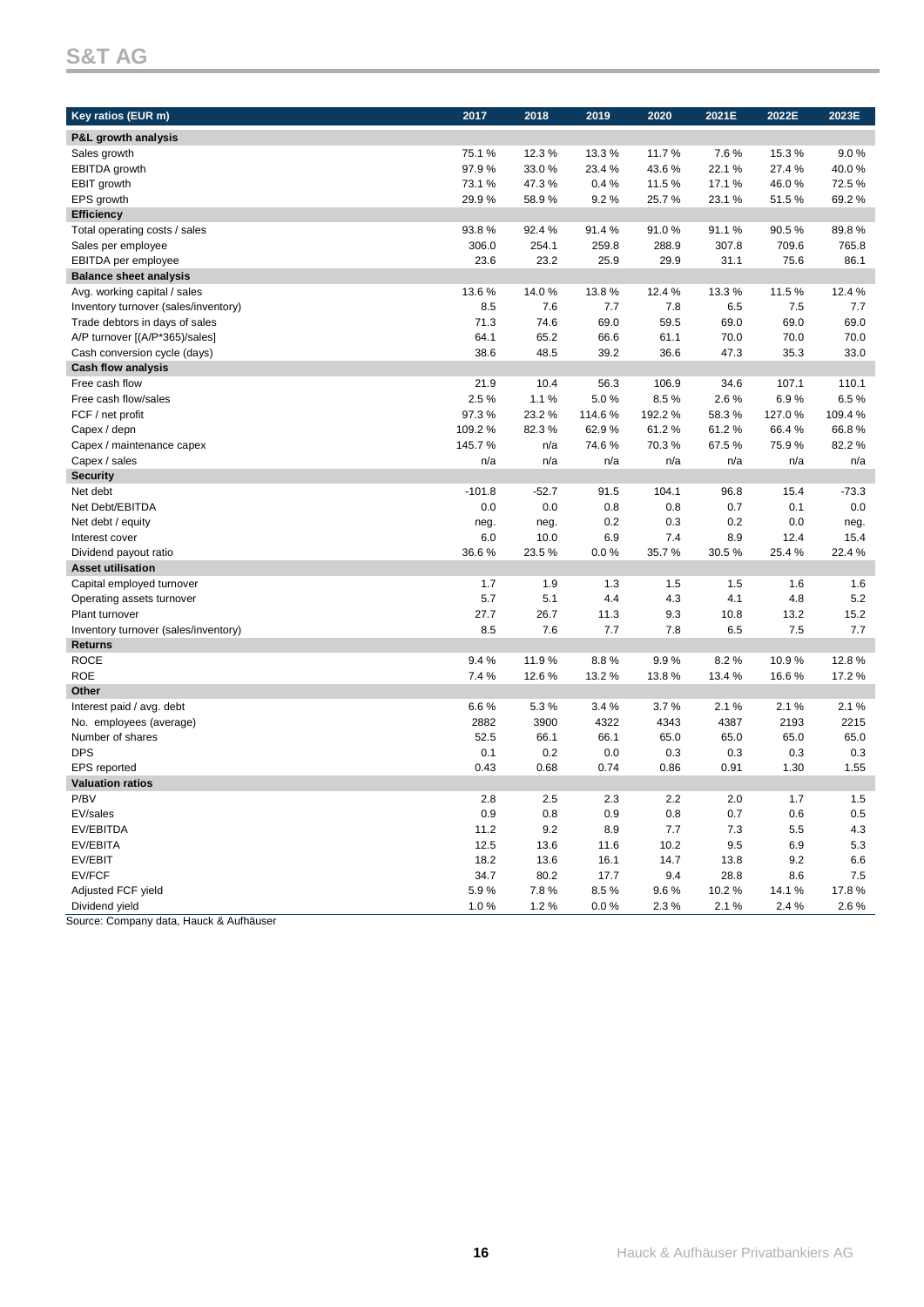# **Disclosures regarding research publications of Hauck & Aufhäuser Privatbankiers AG pursuant to section 85 of the German Securities Trading Act (WpHG) and distributed in the UK under the Temporary Permission Regime for EEA firms, subject to the FCA requirements on research recommendation disclosures**

It is essential that any research recommendation is fairly presented and discloses interests of indicates relevant conflicts of interest. Pursuant to section 85 of the German Securities Trading Act (WpHG) a research report has to point out possible conflicts of interest in connection with the analysed company. Further to this, under the FCA's rules on research recommendations, any conflicts of interest in connection with the recommendation must be disclosed. A conflict of interest is presumed to exist in particular if Hauck & Aufhäuser Privatbankiers AG

- (1) or any other person belonging to the same group with that person (as part of a consortium) within the past twelve months, acquired the financial instruments of the analysed company,
- (2) or any other person belonging to the same group with that person has entered into an agreement on the production of the research report with the analysed company,
- (3) has, within the past twelve months, been party to an agreement on the provision of investment banking services with the analysed company or have received services or a promise of services under the term of such an agreement,
- (4) holds a) 5% or more of the share capital of the analysed company, or b) the analysed company holds 5% or more of the share capital of Hauck & Aufhäuser Privatbankiers AG or its affiliate(s),
- (5) holds a net long (a) or a net short (b) position of 0.5% of the outstanding share capital of the analysed company or derivatives thereof,
- (6) or any other person belonging to the same group with that person is a market maker or liquidity provider in the financial instruments of the issuer,
- (7) or the analyst has any other significant financial interests relating to the analysed company such as, for example, exercising mandates in the interest of the analysed company or a significant conflict of interest with respect to the issuer,
- (8) The research report has been made available to the company prior to its publication. Thereafter, only factual changes have been made to the report.

**Conflicts of interest that existed at the time when this research report was published**:

| Company | <b>Disclosure</b> |
|---------|-------------------|
| S&T AG  |                   |

### **Historical target price and rating changes for S&T AG in the last 12 months**

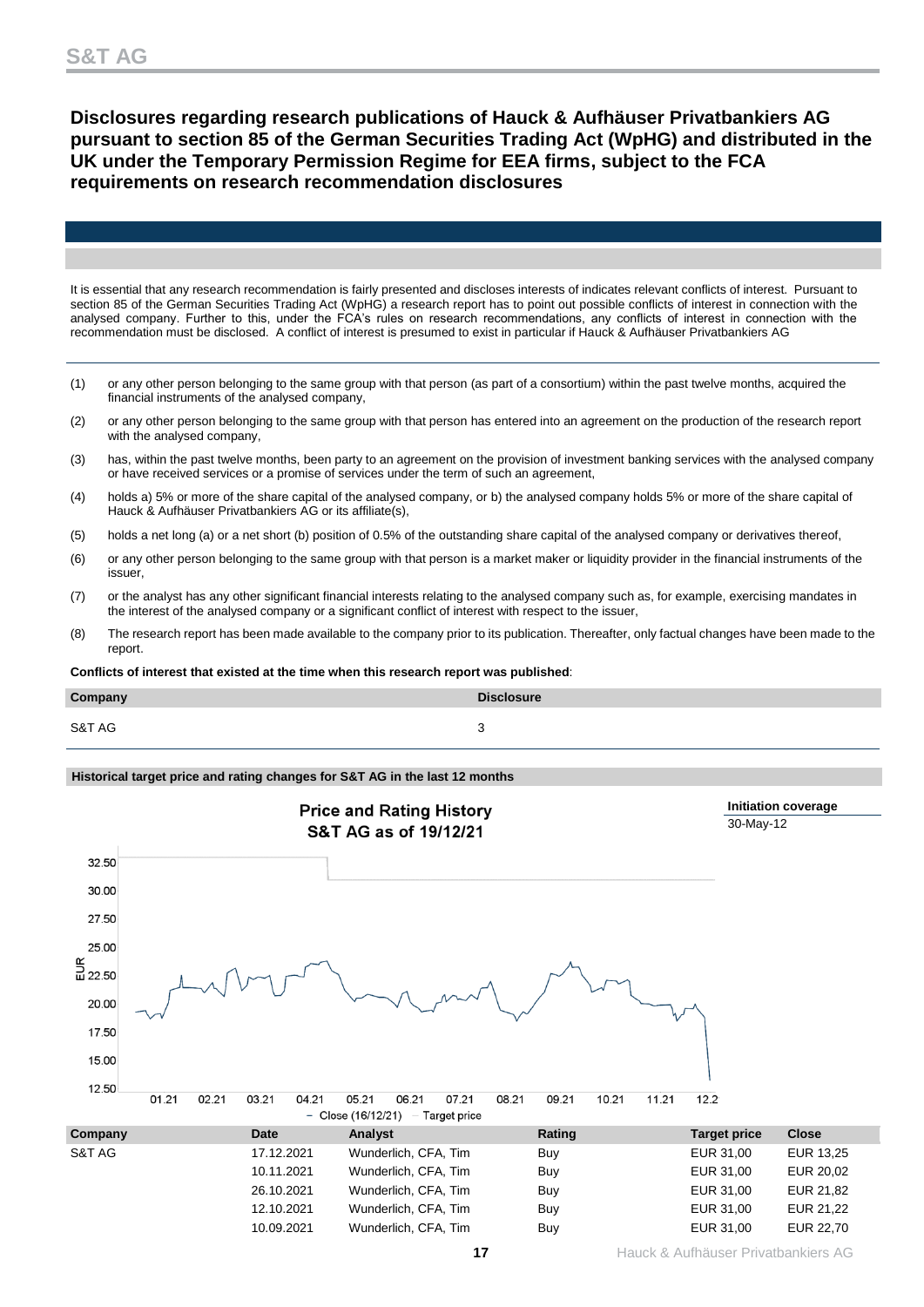| 07.09.2021 | Wunderlich, CFA, Tim | Buy | EUR 31,00 | EUR 21,04 |
|------------|----------------------|-----|-----------|-----------|
| 07.09.2021 | Wunderlich, CFA, Tim | Buy | EUR 31,00 | EUR 21,04 |
| 07.09.2021 | Wunderlich, CFA, Tim | Buy | EUR 31,00 | EUR 21,04 |
| 07.09.2021 | Wunderlich, CFA, Tim | Buy | EUR 31,00 | EUR 21,04 |
| 07.09.2021 | Wunderlich, CFA, Tim | Buy | EUR 31,00 | EUR 21,04 |
| 07.09.2021 | Wunderlich, CFA, Tim | Buy | EUR 31,00 | EUR 21,04 |
| 07.09.2021 | Wunderlich, CFA, Tim | Buy | EUR 31,00 | EUR 21,04 |
| 07.09.2021 | Wunderlich, CFA, Tim | Buy | EUR 31,00 | EUR 21,04 |
| 07.09.2021 | Wunderlich, CFA, Tim | Buy | EUR 31,00 | EUR 21,04 |
| 07.09.2021 | Wunderlich, CFA, Tim | Buy | EUR 31,00 | EUR 21,04 |
| 06.08.2021 | Wunderlich, CFA, Tim | Buy | EUR 31,00 | EUR 22,02 |
| 03.08.2021 | Wunderlich, CFA, Tim | Buy | EUR 31,00 | EUR 21,46 |
| 11.05.2021 | Wunderlich, CFA, Tim | Buy | EUR 31,00 | EUR 21,22 |
| 11.05.2021 | Wunderlich, CFA, Tim | Buy | EUR 31,00 | EUR 21,22 |
| 07.05.2021 | Wunderlich, CFA, Tim | Buy | EUR 31,00 | EUR 21,22 |
| 28.04.2021 | Wunderlich, CFA, Tim | Buy | EUR 31,00 | EUR 23,80 |
| 24.02.2021 | Wunderlich, CFA, Tim | Buy | EUR 33,00 | EUR 22,76 |
|            |                      |     |           |           |

### **Hauck & Aufhäuser distribution of ratings and in proportion to investment banking services**

| Buv  | 78.95 % | 96.30 %   |
|------|---------|-----------|
| Sell | 5.26 %  | $0.00 \%$ |
| Hold | 15.79%  | 3.70%     |

Date of publication creation: 20/12/2021 08:05 AM

Date of publication dissemination: 20/12/2021 08:18 AM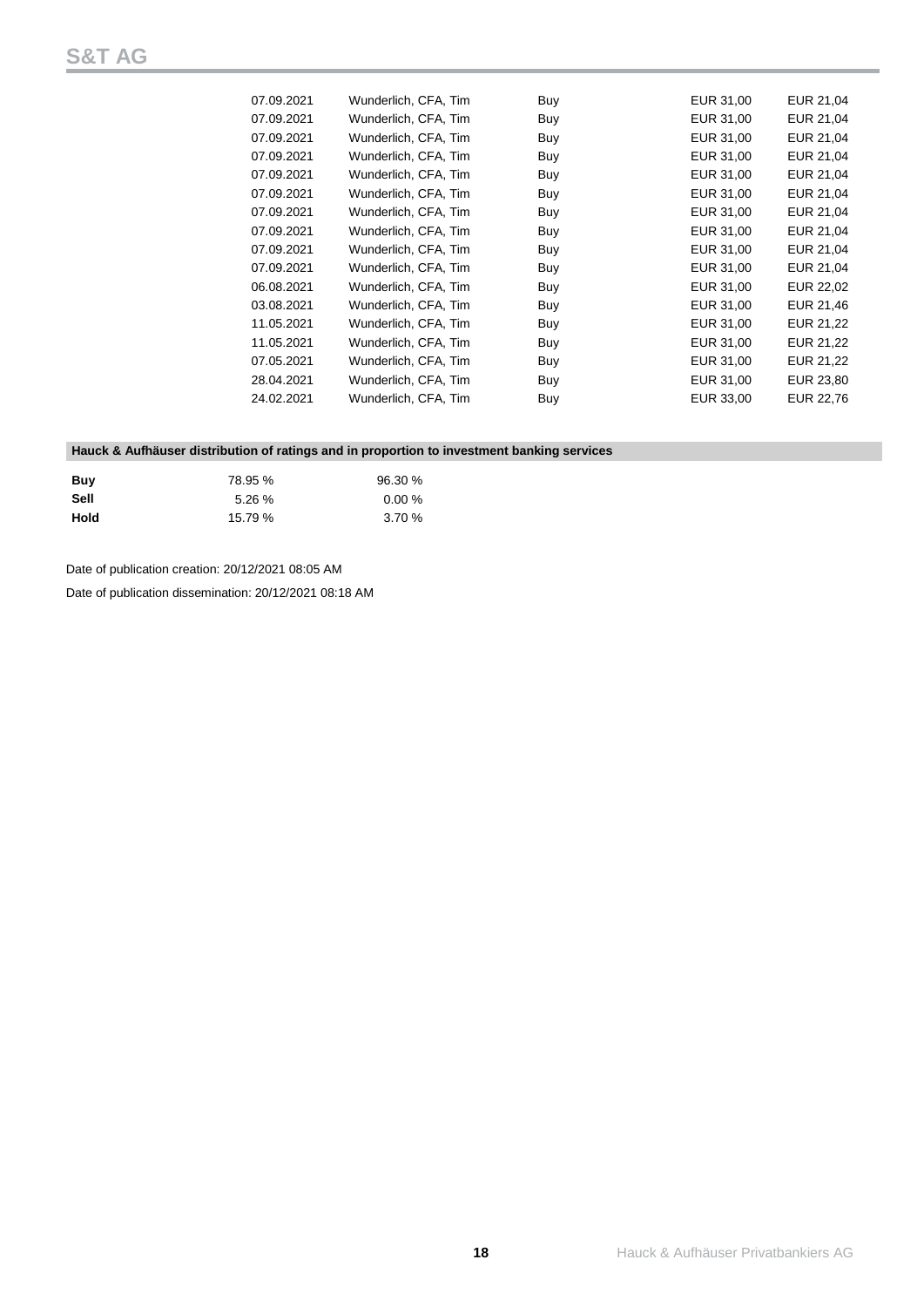### **1. General Information/Liabilities**

This research report has been produced for the information purposes of institutional investors only, and is not in any way a personal recommendation, offer or solicitation to buy or sell the financial instruments mentioned herein. The document is confidential and is made available by Hauck & Aufhäuser Privatbankiers AG, exclusively to selected recipients [in DE, GB, FR, CH, US, UK, Scandinavia, and Benelux or, in individual cases, also in other countries]. A distribution to private investors in the sense of the German Securities Trading Act (WpHG) is excluded. It is not allowed to pass the research report on to persons other than the intended recipient without the permission of Hauck & Aufhäuser Privatbankiers AG. Reproduction of this document, in whole or in part, is not permitted without prior permission Hauck & Aufhäuser Privatbankiers AG. All rights reserved.

Under no circumstances shall Hauck & Aufhäuser Privatbankiers AG, any of its employees involved in the preparation, have any liability for possible errors or incompleteness of the information included in this research report – neither in relation to indirect or direct nor consequential damages. Liability for damages arising either directly or as a consequence of the use of information, opinions and estimates is also excluded. Past performance of a financial instrument is not necessarily indicative of future performance.

### **2. Responsibilities**

This research report was prepared by the research analyst named on the front page (the "Producer"). The Producer is solely responsible for the views and estimates expressed in this report. The report has been prepared independently. The content of the research report was not influenced by the issuer of the analysed financial instrument at any time. It may be possible that parts of the research report were handed out to the issuer for information purposes prior to the publication without any major amendments being made thereafter.

### **3. Organisational Requirements**

Hauck & Aufhäuser Privatbankiers AG took internal organisational and regulative precautions to avoid or accordingly disclose possible conflicts of interest in connection with the preparation and distribution of the research report. All members of Hauck & Aufhäuser Privatbankiers AG involved in the preparation of the research report are subject to internal compliance regulations. No part of the Producer's compensation is directly or indirectly related to the preparation of this financial analysis. In case a research analyst or a closely related person is confronted with a conflict of interest, the research analyst is restricted from covering this company.

### **4. Information Concerning the Methods of Valuation/Update**

The determination of the fair value per share, i.e. the price target, and the resultant rating is done on the basis of the adjusted free cash flow (adj. FCF) method and on the basis of the discounted cash flow – DCF model. Furthermore, a peer group comparison is made.

The adj. FCF method is based on the assumption that investors purchase assets only at a price (enterprise value) at which the operating cash flow return after taxes on this investment exceeds their opportunity costs in the form of a hurdle rate of 7.5%. The operating cash flow is calculated as EBITDA less maintenance capex and taxes.

Within the framework of the DCF approach, the future free cash flows are calculated initially on the basis of a fictitious capital structure of 100% equity, i.e. interest and repayments on debt capital are not factored in initially. The adjustment towards the actual capital structure is done by discounting the calculated free cash flows with the weighted average cost of capital (WACC), which takes into account both the cost of equity capital and the cost of debt. After discounting, the calculated total enterprise value is reduced by the interest-bearing debt capital in order to arrive at the equity value.

Hauck & Aufhäuser Privatbankiers AG uses the following three-step rating system for the analysed companies:

Buy: Sustainable upside potential of more than 10% within 12 months Sell: Sustainable downside potential of more than 10% within 12 months. Hold: Upside/downside potential is limited. No immediate catalyst visible.

NB: The ratings of Hauck & Aufhäuser Privatbankiers AG are not based on a performance that is expected to be "relative" to the market.

The decision on the choice of the financial instruments analysed in this document was solely made by Hauck & Aufhäuser Privatbankiers AG. The opinions and estimates in this research report are subject to change without notice. It is within the discretion of Hauck & Aufhäuser Privatbankiers AG whether and when it publishes an update to this research report, but in general updates are created on a regular basis, after 6 months at the latest. A sensitivity analysis is included and published in company's initial studies.

#### **5. Major Sources of Information**

Part of the information required for this research report was made available by the issuer of the financial instrument. Furthermore, this report is based on publicly available sources (such as, for example, Bloomberg, Reuters, VWD-Trader and the relevant daily press) believed to be reliable. Hauck & Aufhäuser Privatbankiers AG has checked the information for plausibility but not for accuracy or completeness.

### **6. Competent Supervisory Authority**

Hauck & Aufhäuser Privatbankiers AG are under supervision of the BaFin – German Federal Financial Supervisory Authority Bundesanstalt für Finanzdienstleistungsaufsicht), Graurheindorfer Straße 108, 53117 Bonn and Marie-Curie-Straße 24 – 28, 60439 Frankfurt a.M.

This document is distributed in the UK under the Temporary Permission Regime for EEA firms and in compliance with the applicable FCA requirements.

### **7. Specific Comments for Recipients Outside of Germany**

This research report is subject to the law of the Federal Republic of Germany. The distribution of this information to other states in particular to the USA, Canada, Australia and Japan may be restricted or prohibited by the laws applicable within this state.

#### **8. Miscellaneous**

According to Article 4(1) No. i of the delegated regulation 2016/958 supplementing regulation 596/2014 of the European Parliament, further information regarding investment recommendations of the last 12 months are published under: https://www.hauck-aufhaeuser.com/en/investment-banking/equities#institutionalresearch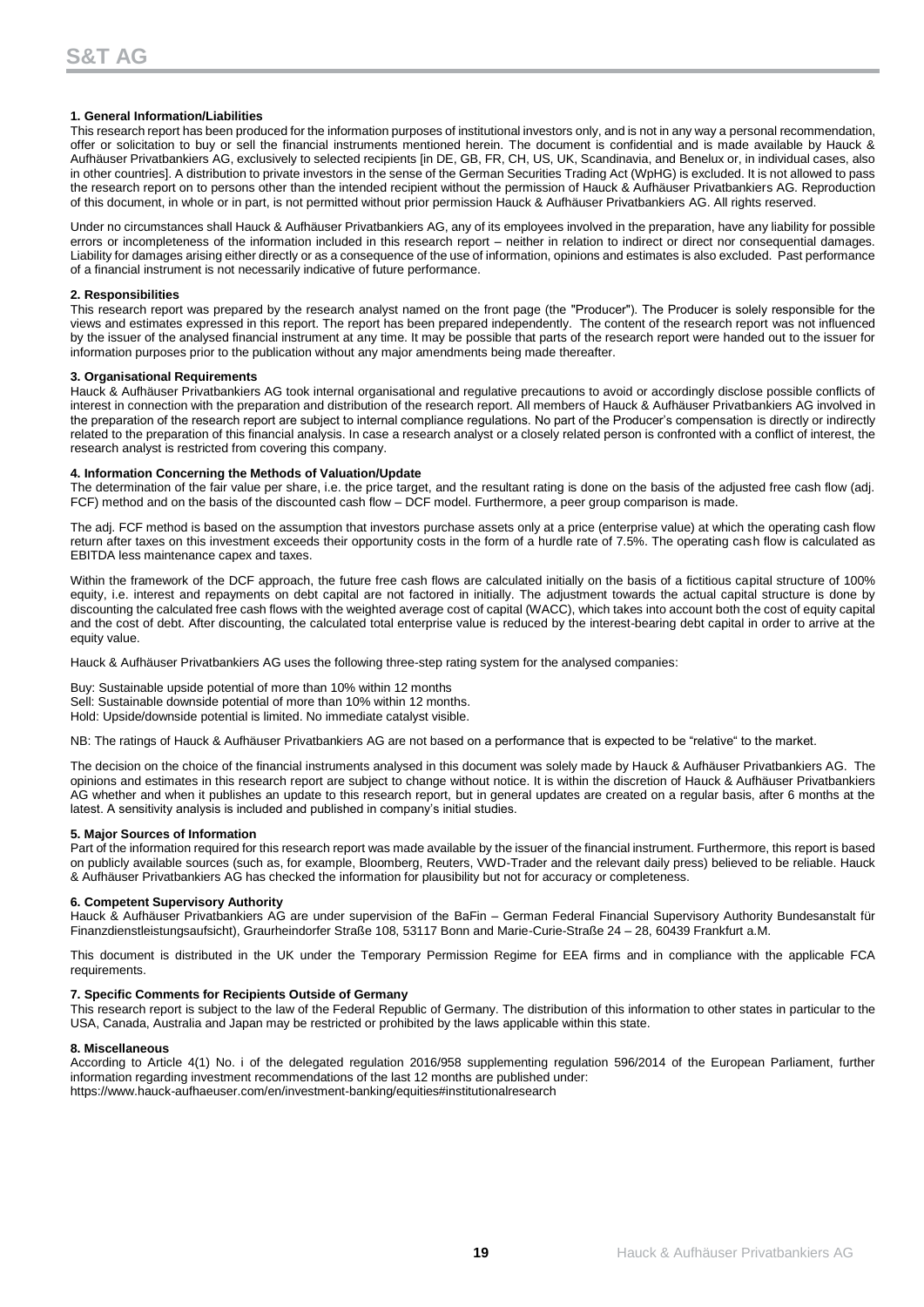# **Disclosures for U.S. persons only**

This research report is a product of HAUCK & AUFHÄUSER PRIVATBANKIERS AG, which is the employer of the research analyst(s) who has prepared the research report. The research analyst(s) preparing the research report is/are resident outside the United States (U.S.) and are not associated persons of any U.S. regulated broker-dealer and therefore the analyst(s) is/are not subject to supervision by a U.S. broker-dealer, and is/are not required to satisfy the regulatory licensing requirements of FINRA or required to otherwise comply with U.S. rules or regulations regarding, among other things, communications with a subject company, public appearances and trading securities held by a research analyst account.

This report is intended for distribution by HAUCK & AUFHÄUSER PRIVATBANKIERS AG, only to "Major Institutional Investors" as defined by Rule 15a-6(b)(4) of the U.S. Securities and Exchange Act, 1934 (the Exchange Act) and interpretations thereof by U.S. Securities and Exchange Commission (SEC) in reliance on Rule 15a 6(a)(2). If the recipient of this report is not a Major Institutional Investor as specified above, then it should not act upon this report and return the same to the sender. Further, this report may not be copied, duplicated and/or transmitted onward to any U.S. person, which is not the Major Institutional Investor.

In reliance on the exemption from registration provided by Rule 15a-6 of the Exchange Act and interpretations thereof by the SEC in order to conduct certain business with Major Institutional Investors, HAUCK & AUFHÄUSER PRIVATBANKIERS AG, has entered into an agreement with a U.S. registered broker-dealer, Marco Polo Securities Inc. ("Marco Polo"). Transactions in securities discussed in this research report should be effected through Marco Polo or another U.S. registered broker dealer.